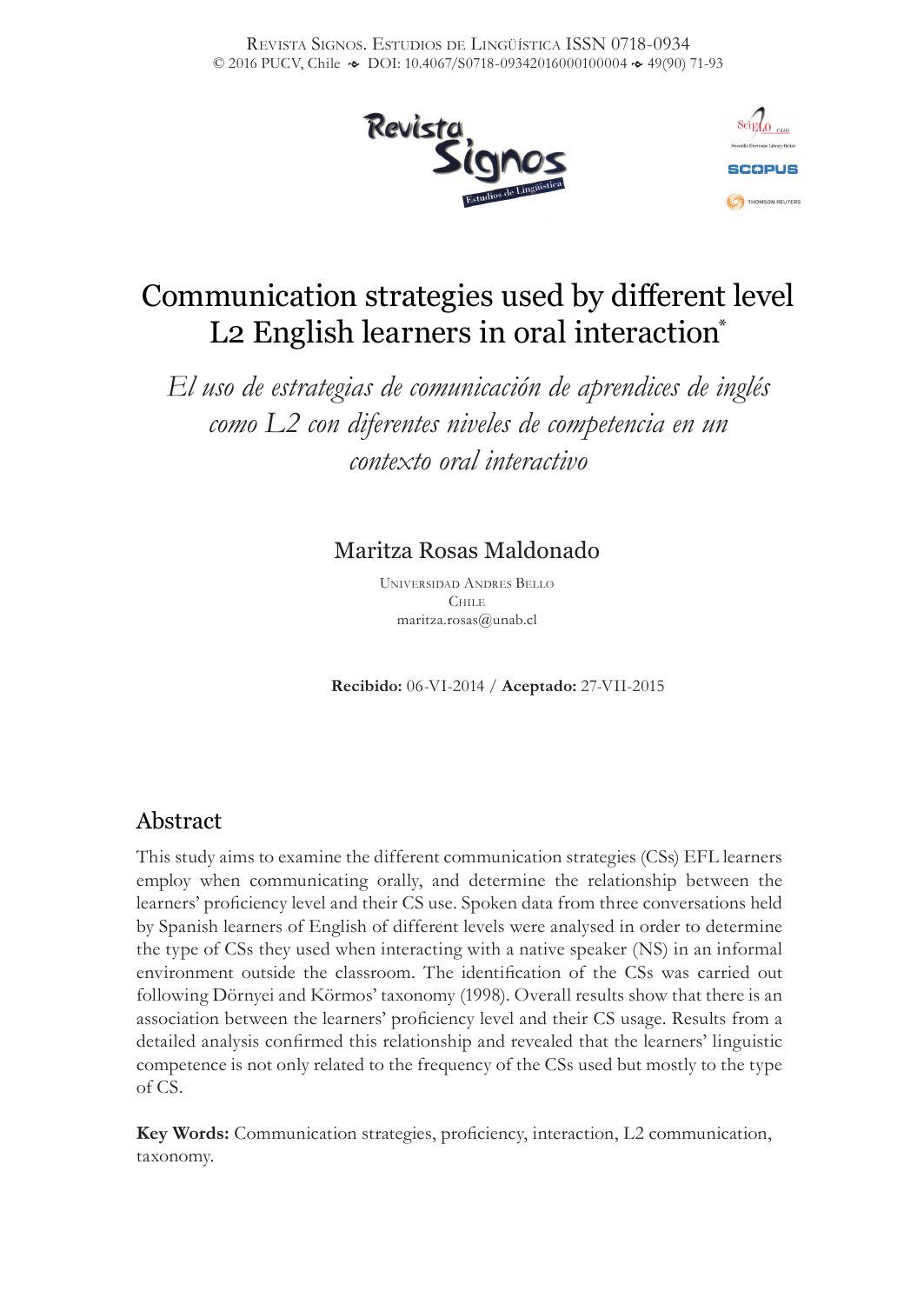## Resumen

El objetivo de este estudio fue analizar las diferentes estrategias de comunicación (EsC) que utilizan aprendices de inglés como L2 al comunicarse oralmente, y determinar la relación entre la competencia lingüística de estos estudiantes y el uso de las EsC. Se analizó un corpus oral obtenido de tres conversaciones entre estudiantes de inglés de distintos niveles de competencia con el propósito de descubrir el tipo de EsC que éstos utilizan al interactuar con un hablante nativo en un ambiente informal fuera del aula. La identificación de las EsC utilizadas se realizó mediante la taxonomía propuesta por Dörnyei y Körmos (1998). Desde un punto de vista general los resultados muestran que existe una asociación entre el nivel de competencia lingüística de los estudiantes y las EsC que éstos utilizan. Esto fue corroborado mediante un análisis más detallado de los datos que demostró una relación no sólo entre el nivel de competencia y la frecuencia de uso de las EsC sino principalmente con el tipo de estrategias utilizadas por cada nivel.

**Palabras Clave:** Estrategias de comunicación, competencia, interacción, comunicación en L2, taxonomía.

# **INTRODUCTION**

The various mental processes that L2 learners go through during their IL development have become clearer thanks to Selinker's proposal (1972) of the Interlanguage (IL) Theory as well as Cognitivist (Ellis & Robinson, 2008) and Interactionist theories (Long, 1980) of language learning. It is within this context of IL development that much interest has been given to the way that L2 English learners try to communicate in the target language (TL), and thus to the communication strategies (hereafter CSs) used to overcome the difficulties which arise when attempting to produce the language (Tarone, 1977; Corder, 1983; Færch & Kasper, 1983; Poulisse, 1990; Kellerman, Ammerlaan, Bongaerts & Poulisse, 1990). These CSs have been found to be useful tools for L2 learners to fill the gap between their communicative needs and the limited resources in the L2, thus leading them to find a balance between what they learn in the classroom, and the resources necessary to better interact in the L2 (Tardo, 2005).

This paper focuses on the CSs utilised by Spanish learners of English with different proficiency levels when interacting with an English native speaker (NS) outside the classroom setting. The term 'second' language will be indistinctively used to refer to 'second' and 'foreign' language following Ellis definition (1997: 3): "any language that is learned subsequent to the mother tongue, independently of the conditions in which the language is being learned". The final aim of this study was to identify the CSs used by these learners in an interactional context and to determine a possible relationship between their proficiency level and CS usage. The identification of these learners' strategic use of the L2 as related to their proficiency level – thus the identification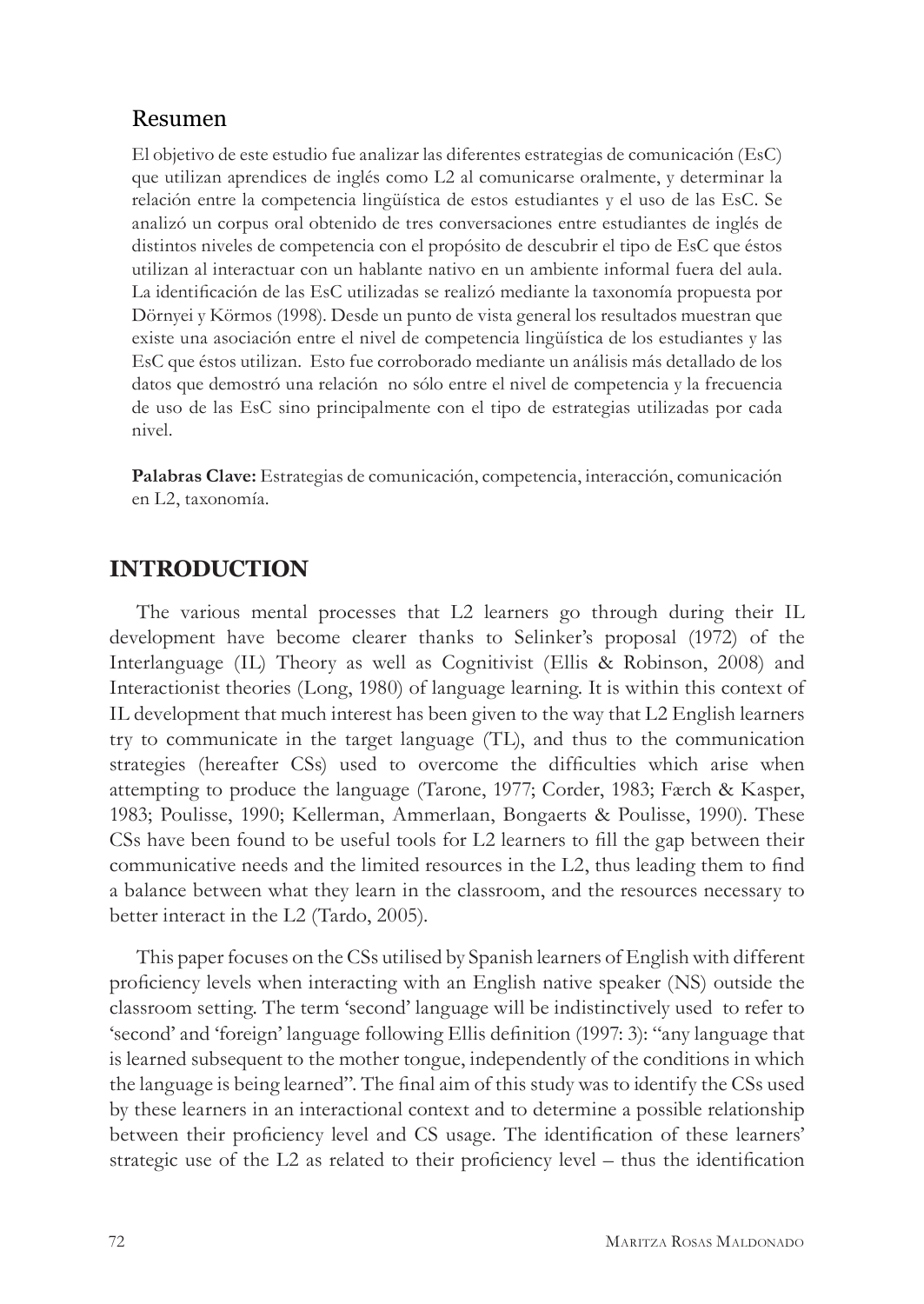of their communication problems – may ultimately lead to the improvement of the teaching and learning of English hence helping learners in the transition between their IL and the L2.

# **1. Communication strategies**

There have been various theories of Second Language Acquisition (SLA) which have emphasised the importance of CSs, such as, Cognitivist, Interactionist, Interlanguage as well as Collaborative theories. In addition, these strategies find support in the area of Teaching English as a Foreign Language (TEFL) through methodological approaches such as the Communicative Language Teaching and the Task-based Language Approach. In both these fields, CSs are seen as facilitators in the process of communicating orally in the target language.

The term 'communication strategies' was first coined by Selinker (1972) when referring to these mechanisms as one of the five central processes that occur in the learning of a second language. Later, researchers such as Váradi (1973) and Tarone (1977) would propose the first definitions. These initial studies focused mainly on defining and classifying these strategies through the creation of taxonomies which would later serve for their analysis and categorisation (Tarone, 1977; Corder, 1983; Færch & Kasper, 1983). In addition to this, Canale and Swain (1980) included these strategies in their model of 'communicative competence' as one of its subcomponents, that of 'strategic competence'; hence, also emphasising their importance in second language learning.

# *1.1. Previous research and the proficiency factor*

Research in this area has focused on investigating the use of CSs in relation to various factors, such as the learners' proficiency level (Bialystok & Fröhlich, 1980; Paribakht, 1984; Safont Jorda, 2001; García Núñez, 2006; Prebianca, 2009) and the task used for elicitation purposes (Poulisse & Schils, 1989; Rabab'ah & Seedhouse, 2004). Consideration has also been given to the influence of the learners' L1 (Fernández Dobao, 2001; Rabab'ah & Bulut, 2007), the situational context in which the CSs are employed (Williams, Inscoe & Tasker, 1997) as well as the learning context (Lafford, 2004), amongst others.

The empirical studies which have focused on the proficiency factor have demonstrated a relationship between learners' proficiency levels and their use of CSs (Fernández Dobao, 2001, 2004; Safont Jordá, 2001; Littlemore, 2003; García Núñez, 2006; Prebianca, 2009). It has been observed that those learners with a lower level of L2 competence need to resort to a higher number of CSs due to the relatively small number of linguistic resources available. More proficient learners, on the other hand, do not seem to make much use of these strategies due to their broader L2 linguistic repertoire. In addition to the CS frequency –as related to the learners'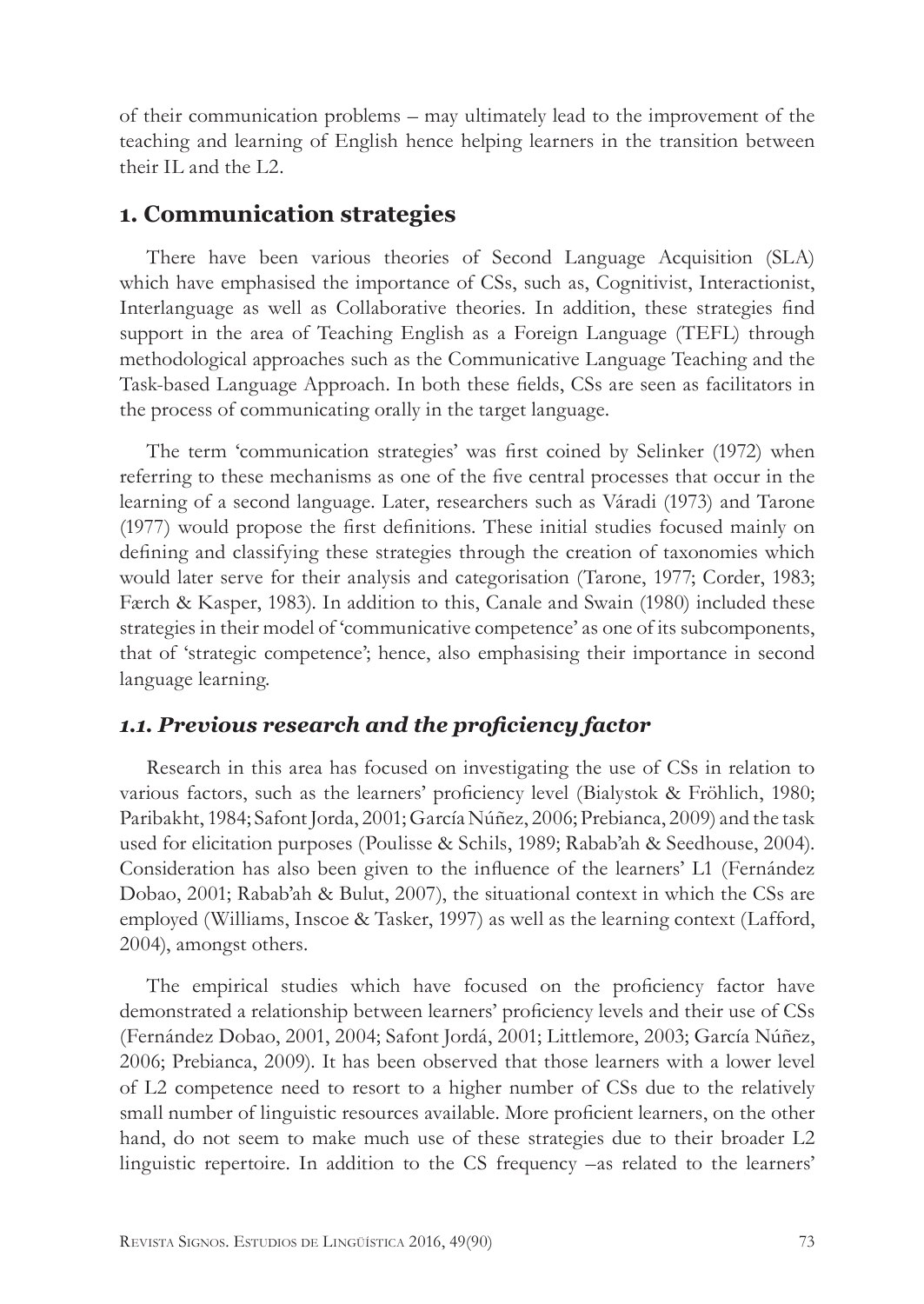competence– the learners' selection of CSs has also been found to correspond with their level of proficiency (Bialystok & Fröhlich, 1980; Hyde, 1982; Paribakht, 1984; Chen, 1990; Fernández Dobao, 2001). Less proficient learners have been observed as resorting to CSs which are more related to their L1, such as, 'literal translation', 'codeswitching' and 'foreignising' as well as to reduction/avoidance mechanisms, such as, 'message abandonment/reduction'. In contrast, more proficient learners seem to rely on more cognitively demanding mechanisms (achievement CSs) like 'self*-*repairs', 'approximation', 'paraphrase' and 'restructure'. Additionally, time-gaining mechanisms have also been found as more related to lower levels as L2 processing requires more attentional resources and time than is needed when using an L1 (Prebianca, 2009; Wannaruk, 2003). Most of these studies; however, have limited their analysis to the lexical problems faced by learners in L2 communication. In addition, the data elicitation procedures followed have favoured less naturalistic settings which do not necessarily entail the same communication demands as in everyday conversation.

Fernández Dobao (2001), for example, investigated the lexical CSs (achievement & reduction/avoidance) used by different level learners of English as L2 by following early CS taxonomies, those of Corder (1978, as cited in Færch & Kasper, 1983) and Tarone (1977). The data elicitation was conducted by the carrying out of three different tasks, a description and a picture story performed by the learners individually, and a conversation activity carried out with the researcher as the interlocutor. The main finding of this study, in relation to the proficiency factor, corresponded with most evidence in that the lower level learners relied more often on avoidance/reduction CSs while the more advanced learners favoured the use of achievement CSs. She also analysed the influence of other factors (task and L1), but no substantial results were observed, although the researcher acknowledged a possible influence of the task type on the learners' use of CSs. One aspect which was found beneficial for the confirmation of the CS usage was the retrospective interview conducted after the learners' performance of the different tasks. García Núñez (2006) also analysed the lexical CSs used by English learners belonging to elementary and intermediate levels by drawing on Færch and Kasper's framework (1983). The tasks used for the data collection consisted of an object description task and a semi-structured interview in a learner-interviewer setting. As opposed to the above study, there was no post interview to confirm the learners' use of CSs. Overall results did not show marked differences between levels, but the more in-depth qualitative analysis demonstrated some differences which were also concurrent with other studies. Elementary levels tended to use reduction and L1-based mechanisms whereas intermediate levels were more inclined to use achievement devices (paraphrase and restructure). He also concluded that the task type seemed to have an effect on the learners' behaviour. Prebianca (2009) examined the effects of the proficiency level by looking at preintermediate, intermediate and advanced learners' use of CSs. The data was collected through the realisation of three description type of tasks carried out individually by the learners. In contrast to previous studies, Prebianca's (2009) research drew on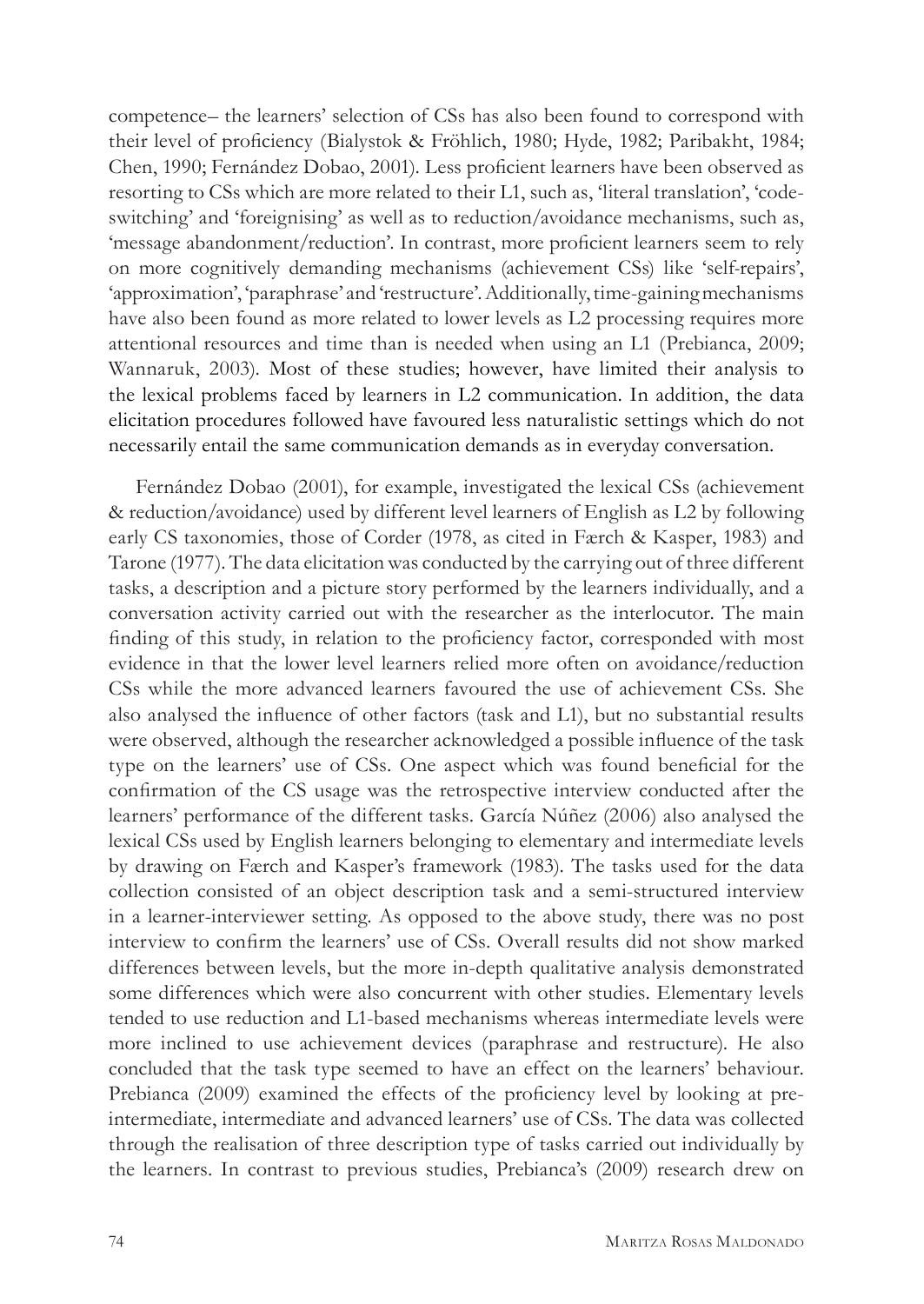a broader analytical framework, that of Dörnyei and Kormos (1998). Her results, however, differed from these studies since there were no substantial differences in the learners' CS usage across levels, an outcome which she concluded may have been due to the monologic nature of the tasks used, which seemed to produce fewer demands. Balharry's study (2006) focused on the proficiency and task effects on the learners' use of lexical CSs by drawing on Poulisse's taxonomy (1990). She examined the use of CSs in different times by means of a longitudinal part of the study composed by two EFL college students, and a cross sectional part formed by four students. The tasks used for the data elicitation were a story retelling activity and an interview, both tasks carried out between the learner and the researcher acting as interviewer. The results did not show a clear pattern of CS usage, the only constant figure being, as concluded by Balharry (2006), the use of transfer CSs by the less proficient learners, a finding which partly corresponds with most studies. She acknowledged the inconsistencies in the results as due to the small sample, especially for the longitudinal part of the study, in addition to the use of a less comprehensive taxonomy and the lack of a retrospective interview to confirm the learners' strategic behaviour. Finally, in a more recent study, Yang and Gai (2010) also examined the proficiency effects on the use of CSs by Chinese learners of English by following Færch and Kasper's taxonomy (1983). In contrast to most research, they were also interested in investigating the learners' perception on their use of CSs so as to determine the role of the learners' awareness of their strategic L2 communication. In order to examine the learners' attitude towards the CSs and the frequency of CS usage, a questionnaire was administered to 89 students from different levels, data which was complemented with an interview conducted to 10 of these students. The main finding showed a more frequent use of reduction CSs in general, but the learners' perception on the use of reduction and achievement CSs varied according to level. Low level learners showed a neutral attitude towards reduction mechanisms, while higher levels tended to hold a negative attitude. This study moved away from the more qualitative analyses so far carried out which focused on the learners' oral communication, thus on the way they try to get their message across by means of CSs. Focusing on the learners' perception only does not provide further data on the proficiency effects, but mostly on the learners' knowledge of the CSs. Yang and Gai (2010) acknowledged the study limitations regarding the narrow scope of CSs examined by means of the framework used in addition to a lack of retrospective methods of enquiry.

As evidenced in the literature reviewed most research has focused on analysing the CSs used by learners to overcome the lexical problems experienced in L2 communication, thus restricting the analysis to this type of difficulty. Additionally, most of the tasks used for the elicitation of the learners' CS usage involve a more artificial setting, with the learner carrying out an activity on their own or in interaction with the researcher in an interview type of context. This points to the scarce research related to the use of CSs in interactional contexts that is, in learnerlearner or learner-NS communication (Labarca & Khanji, 1986; Fernández Dobao &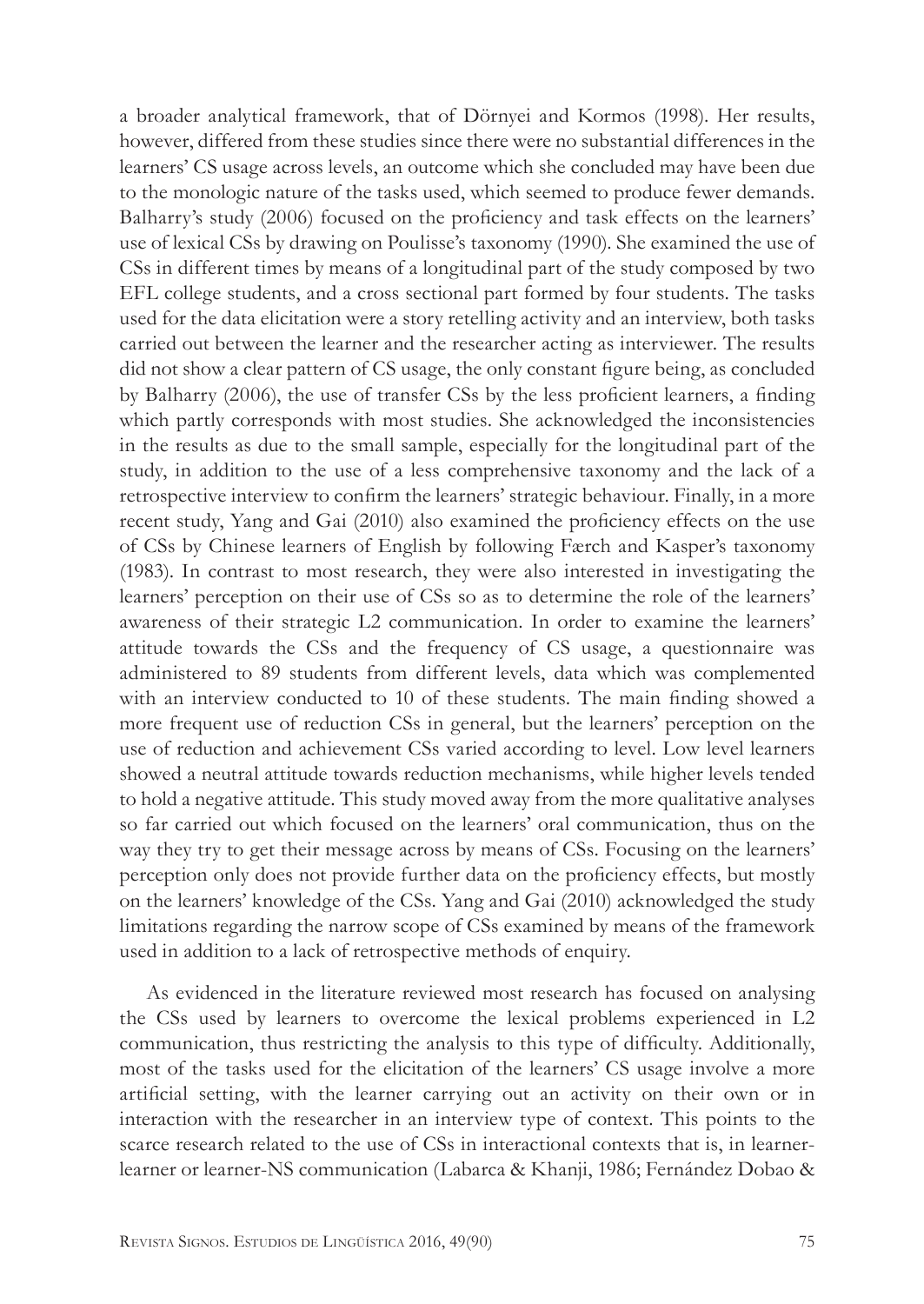Palacios Martínez, 2007). In view of this, this study aims at analysing the learners' strategic behaviour in an interactional, less artificial context by eliciting the learners' CS usage by means of free conversations between different level students and a NS interlocutor. In addition, the focus of analysis has been extended to other problematic areas by drawing on a wider analytical framework. Hence, the definition proposed by Tarone (1981: 288) has been here favoured as it recognises the role of the interlocutor in the process of strategic communication: "the term [CS] relates to a mutual attempt of two interlocutors to agree on a meaning in situations where requisite meaning structures do not seem to be shared". In order to broaden the scope of analysis the taxonomy of CSs proposed by Dörnyei and Körmos (1998) has been followed for its most comprehensive and up-to-date classification of these mechanisms. In addition to the interactional aspect of communication which was incorporated through particularly one of its categories.

Finally, it is worth adding that there is a lack of research in this area in our local educational context, with a few exceptions (Doddis, Novoa, Tabillo, 2001-2003; Balharry, 2006), a fact which emphasises the possible contributions of this study. There is a need for exploring this issue locally in order to gain insight on the problems that EFL learners encounter when trying to communicate in the L2, and how these strategies may facilitate this process and thus the learners' progress toward the TL.

# **2. Methods**

## *2.1. Study*

The present study was the result of a minor thesis work conducted at a university located in the south of Chile. The main purpose was to explore the strategic behaviour of different proficiency level learners of English when interacting with a NS outside the classroom setting. This idea originated from personal experience as an English Tutor at this university and by observing the many difficulties EFL learners experience when attempting to communicate in the L2. This study was descriptive, correlational and cross-sectional with quantitative and qualitative research methods. The variables analysed were the learners' proficiency level –which was determined by their attendance to a specific language class group– and their use of CSs when interacting in English as L2.

## *2.2. Participants*

Undergraduate students from a southern university in Chile were selected as the participants in this study. In addition, an English NS assistant working at the same university at the time participated as interlocutor. A total of 9 subjects, 3 male and 6 female students whose ages ranged from 18 to 23 years, were randomly selected from their English Language modules as belonging to three different proficiency levels. Thus, their classification within this class determined their linguistic competence for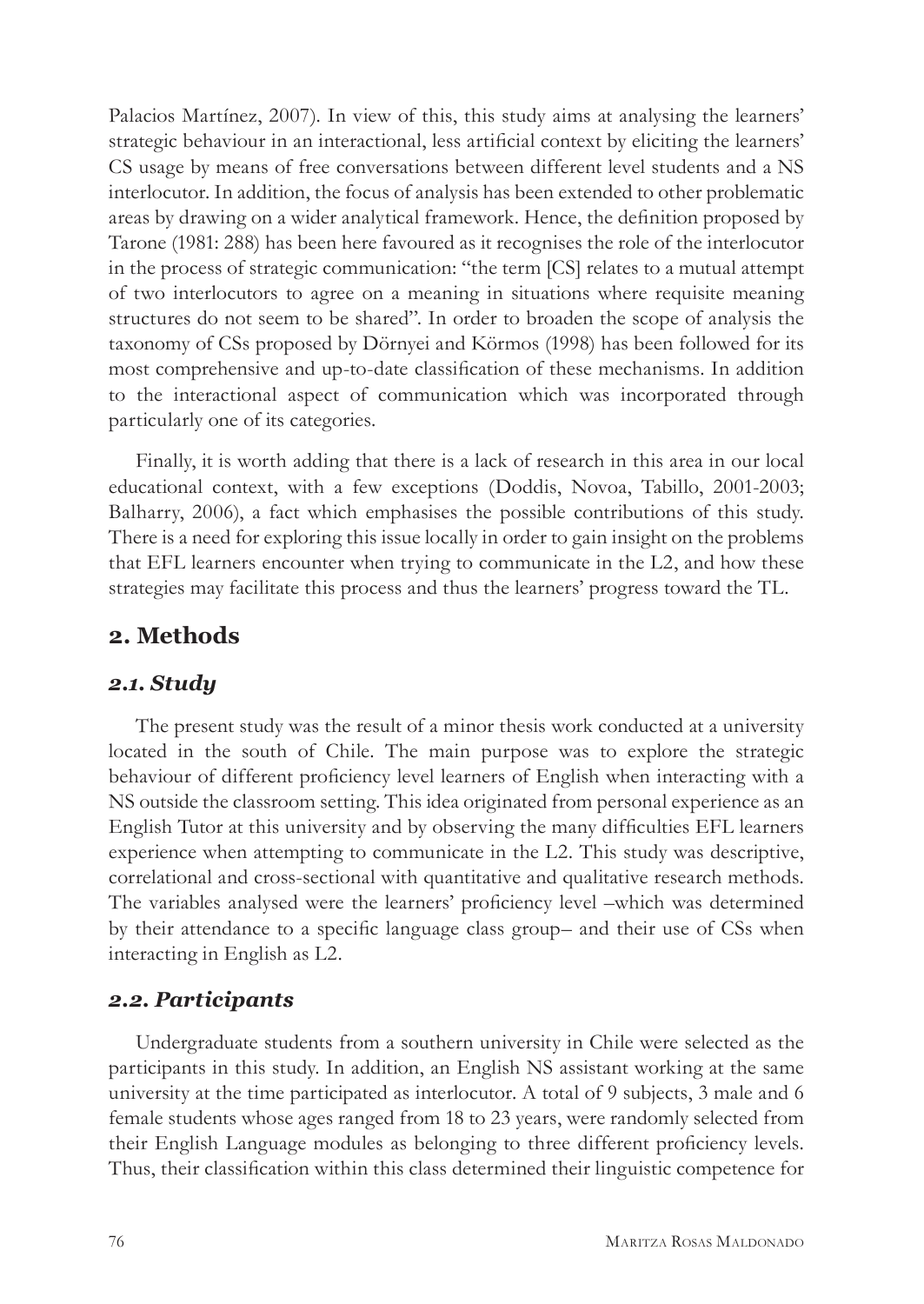the present study. These would be the levels they were later assigned to for the data collection. Three students were randomly selected from each of the English Language modules (Lengua Inglesa I, II y III), which, as mentioned by the English tutors, were expected to have a proficiency level equivalent to Beginner (Language Module I), Pre-intermediate (Language Module II) and Intermediate levels (Language Module III). These Modules were given in first, second and third year, respectively. Thus, the final sample was formed by two female and one male students in each group.

## *2.3. Instruments*

A brief questionnaire addressing the students' previous linguistic background in relation to English learning was administered to those students attending the Language modules mentioned above, in their first, second and third year (see Appendix). The purpose was to find out how much knowledge of the L2 they already possessed before entering university, thus controlling for any other factors which may have negatively influenced the results of this study. Afterwards, information relating to the students' attendance to this course was gathered, in consultation with the English language tutors, in order to make sure that the prospective participants' L2 competence –demonstrated by their classification within the language class– was the result of a similar linguistic 'input'. Once these factors had been controlled, three students from each language class were randomly selected (Beginners, Preintermediate, Intermediate).

The main instrument used for the data collection consisted of a free-conversation activity used to stimulate the learners' interaction with a NS in each level. It was expected that this kind of free activity would simulate an everyday type of conversation.

## *2.4. Procedures*

Prior to the data collection, some important ethical issues were addressed by informing the participants about the aims of this study –although in general terms so as not to influence their performance– and that their conversation would be video recorded for research purposes. Their authorisation was therefore obtained through a consent form. Later, for the data collection sessions, the participants were invited to a social meeting with an English speaker with whom they would have the opportunity to practice the language. They were requested to speak English as much as possible as the NS spoke very little Spanish. The NS, on the other hand, was asked to speak only English and to also act as a moderator of the conversations, as far as possible, so as to promote a fairly equal number of turns as well as oral output. The data collection sessions were intentionally carried out outside the classroom setting, in order to create a more comfortable location which would also help to simulate an everyday like situation. There were three sessions where each group (level) of students interacted with the NS in a free conversation for approximately one hour. These sessions were video and audio recorded and immediately transferred to a laptop for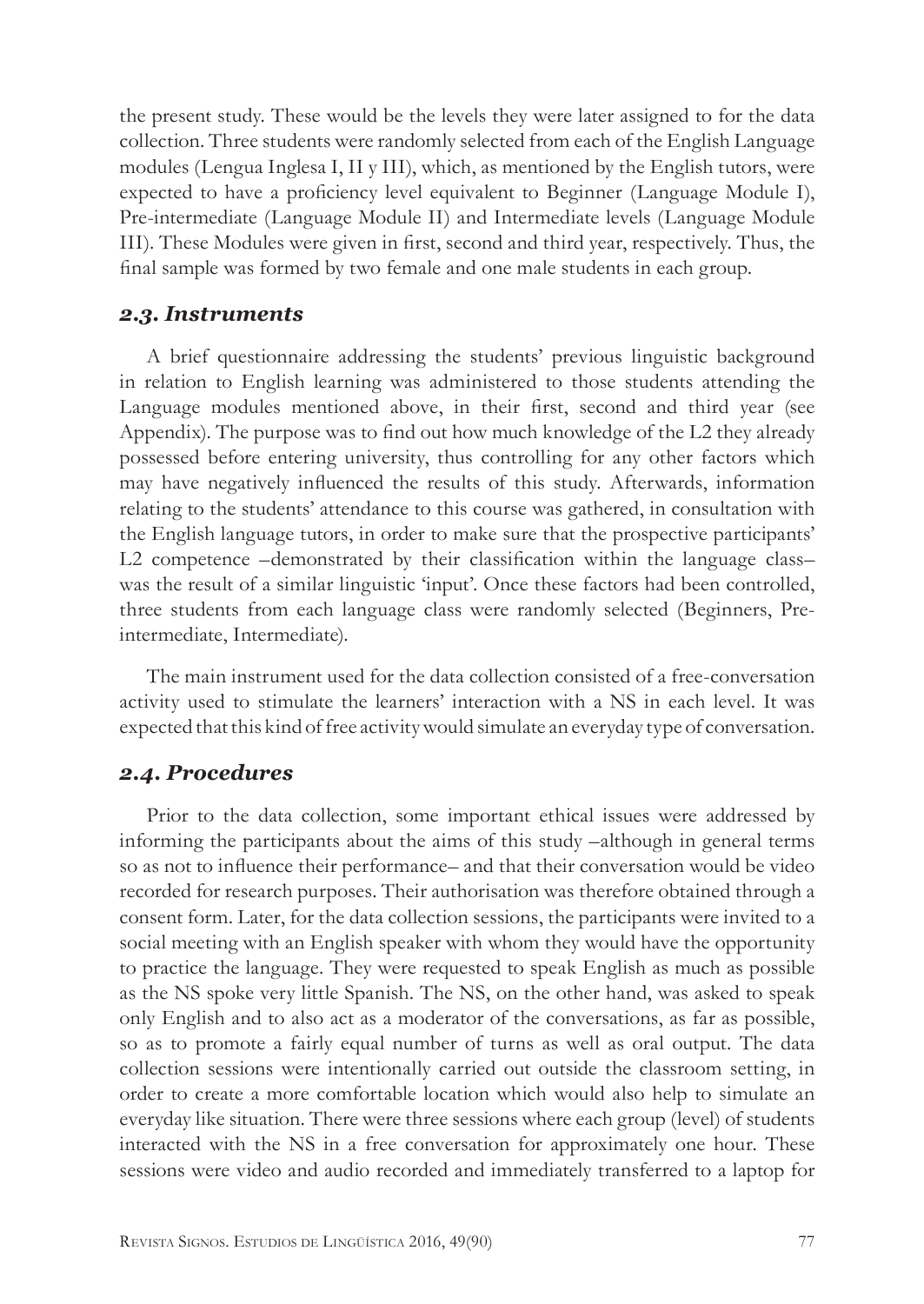their analysis. This analysis however considered only 30 minutes of recording since the time needed for the students to get used to this situation, and thus feel more comfortable to speak in the L2, was taken into account. Once the data was collected, it was transcribed and examined following Dörnyei and Körmos' taxonomy (1998), and some of the suggestions provided in the literature for the identification of these mechanisms (Fernández Dobao, 2001, 2004; Wonsawang, 2001). After a preliminary identification of the CSs used by the learners, the participants were contacted in order to elicit their retrospective comments in relation to their strategic communication and thus confirm this first analysis. For this, stimulated recall methodology was used in order to try to identify the participants' mental processes which would be impossible to observe otherwise, hence confirming the CSs used (Gass & Mackey, 2000). This post interview was carried out in Spanish for the students to feel more comfortable and thus be able to explain their strategic behaviour in more detail. For this, the video recording plus the transcription of their conversation was shown to the students in each group so as for them to try to remember what problems they found when trying to communicate with the NS and how they thought they had solved those problems.

# *2.5.Data analysis*

Once the data had been collected and transcribed, it was analysed by means of Dörnyei and Körmos' Framework (See details below). This allowed for a preliminary identification of the CSs used by the learners. Later, with the confirmation of the participants' CS usage (through the post interview) it was possible to manually count the different CSs used by the learners in each level. This information was then inputted in the software 'Infostat' for the subsequent application of the statistical test Chi-square which would then demonstrate any association between the variables. The spoken data obtained was then qualitatively analysed by examining the participants' interactions with the NS plus their retrospective comments.

## *2.5.1. Analytical framework*

The taxonomy proposed by Dörnyei and Körmos (1998: 356) was used for the analysis of the data. This classification follows a psycholinguistic approach based on Levelt's L2 model of speech production hence it is focused on the management of the four primary problem areas and how they relate to "the various phases of speech processing". These problem areas of L2 communication are classified into Problem-solving mechanisms (PSM) related to L2 resource deficit, which includes lexical, grammatical and phonological-articulatory PSM; PSM related to processingtime pressure (repetitions and pauses); PSM related to own-output problems (selfcorrections, asking check-questions), and PSM related to other-performance problems (meaning negotiations CSs). Figure 1 below presents these main categories with their corresponding descriptions. However, only those CSs most observed in this study, within each of the categories, will be presented and described to be subsequently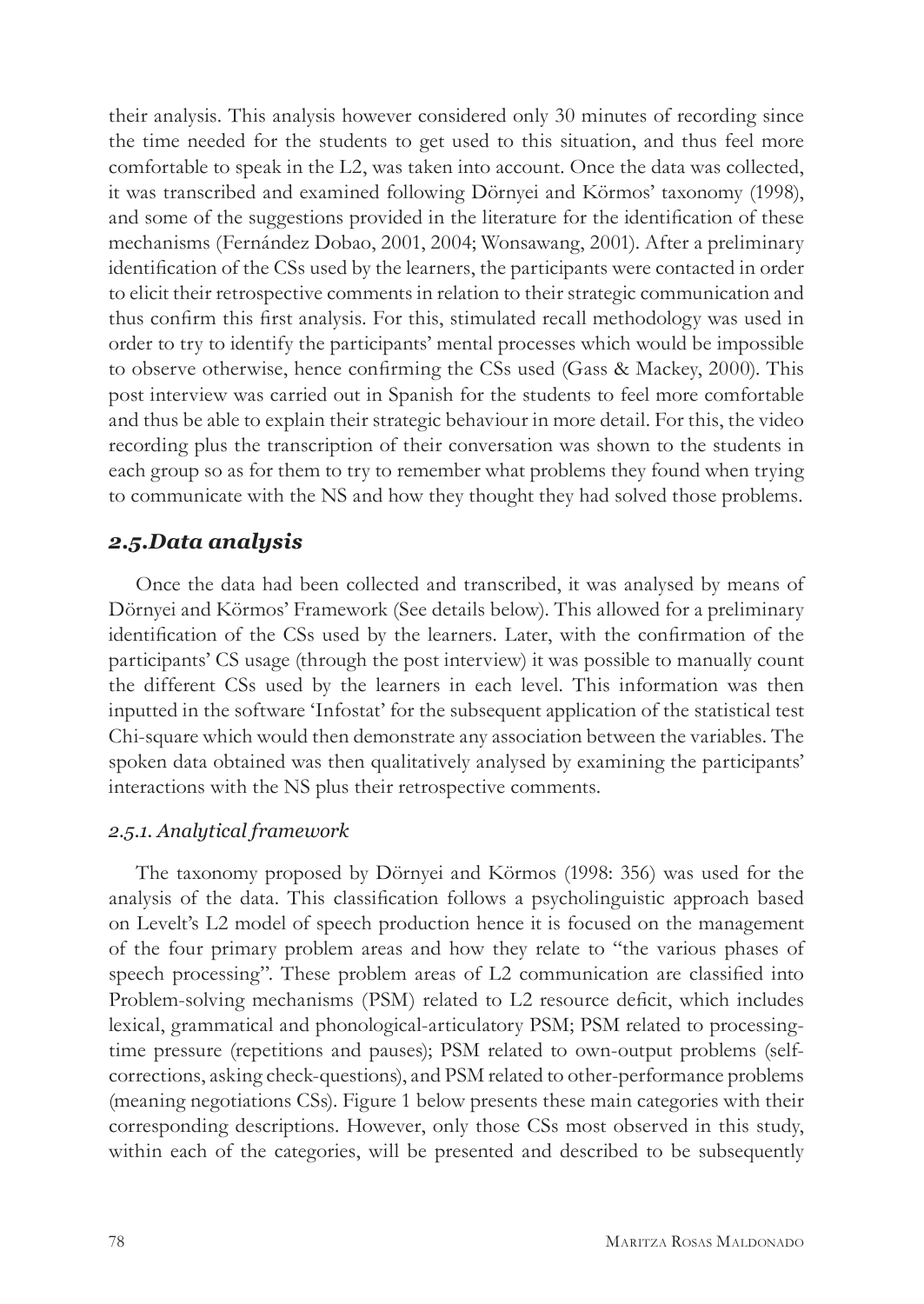illustrated and analysed in the following section. It should be noted that the original framework is composed of a total number of approximately 40 CSs.

| PSM related to L2 Resource Deficit<br>$(RD) - C1$ | CSs employed when resource deficits hinder the planning and encoding of the<br>preverbal plan. This means that learners need to resort to these strategies because<br>of their limited command or lack of linguistic resources in the L2. |  |  |  |  |
|---------------------------------------------------|-------------------------------------------------------------------------------------------------------------------------------------------------------------------------------------------------------------------------------------------|--|--|--|--|
| <b>Lexical PSM</b>                                |                                                                                                                                                                                                                                           |  |  |  |  |
| Message abandonment                               | Leaving a message unfinished because of some language difficulty.                                                                                                                                                                         |  |  |  |  |
| Substitution PSM                                  |                                                                                                                                                                                                                                           |  |  |  |  |
| Code-switching                                    | Including L1 or L3 words with L1 or L3 pronunciation in L2 speech; this may<br>involve stretches of discourse ranging from single words to whole chunks and<br>even complete turns.                                                       |  |  |  |  |
| Foreignising                                      | Using a L1 or L3 word by adjusting it to L2 phonology (i.e., with a L2 pronuncia-<br>tion) or morphology.                                                                                                                                 |  |  |  |  |
| Literal Translation                               | Translating literally a lexical item, an idiom, a compound word, or a structure from<br>L1 or L3 to L2.                                                                                                                                   |  |  |  |  |
| Appeals for help                                  |                                                                                                                                                                                                                                           |  |  |  |  |
| Direct Appeal for help                            | Turning to the interlocutor for assistance by asking an explicit question concerning<br>a gap in one's L2 knowledge.                                                                                                                      |  |  |  |  |
| Micro conceptualization                           |                                                                                                                                                                                                                                           |  |  |  |  |
| Circumlocution                                    | Exemplifying, illustrating. Or describing the properties of the target object or ac-<br>tion.                                                                                                                                             |  |  |  |  |
| PSM related to processing time<br>$pressure - C2$ | The various stalling mechanisms L2 learners employ in order to gain time and thus<br>be able to think of the necessary item/s for them to communicate.                                                                                    |  |  |  |  |
| Pauses                                            |                                                                                                                                                                                                                                           |  |  |  |  |
| Unfilled pauses                                   | Remaining silent while thinking.                                                                                                                                                                                                          |  |  |  |  |
| Sound lengthening (drawling)                      | Lengthening a sound in hesitation.                                                                                                                                                                                                        |  |  |  |  |
| Fillers (lexicalised pauses)                      | Using filling words or gambits to fill pauses, to stall, and to gain time in order to<br>keep the communication channel open and maintain discourse at times of dif-<br>ficulty.                                                          |  |  |  |  |
| Repetitions                                       |                                                                                                                                                                                                                                           |  |  |  |  |
| Self-repetition                                   | Repeating a word or a string of words immediately after they were said.                                                                                                                                                                   |  |  |  |  |
| PSM related to own-output prob-<br>$lems - C3$    | L2 deficiencies identified by the speaker in his/her own output.                                                                                                                                                                          |  |  |  |  |
| Self-correction                                   |                                                                                                                                                                                                                                           |  |  |  |  |
| Error-repair                                      | Making self-initiated corrections of accidental lapses in one's own speech.                                                                                                                                                               |  |  |  |  |
| PSM related to other-performance<br>problems – C4 | meaning-negotiation mechanisms triggered by perceived problems in the interlocu-<br>tor's rather than in one's own speech.                                                                                                                |  |  |  |  |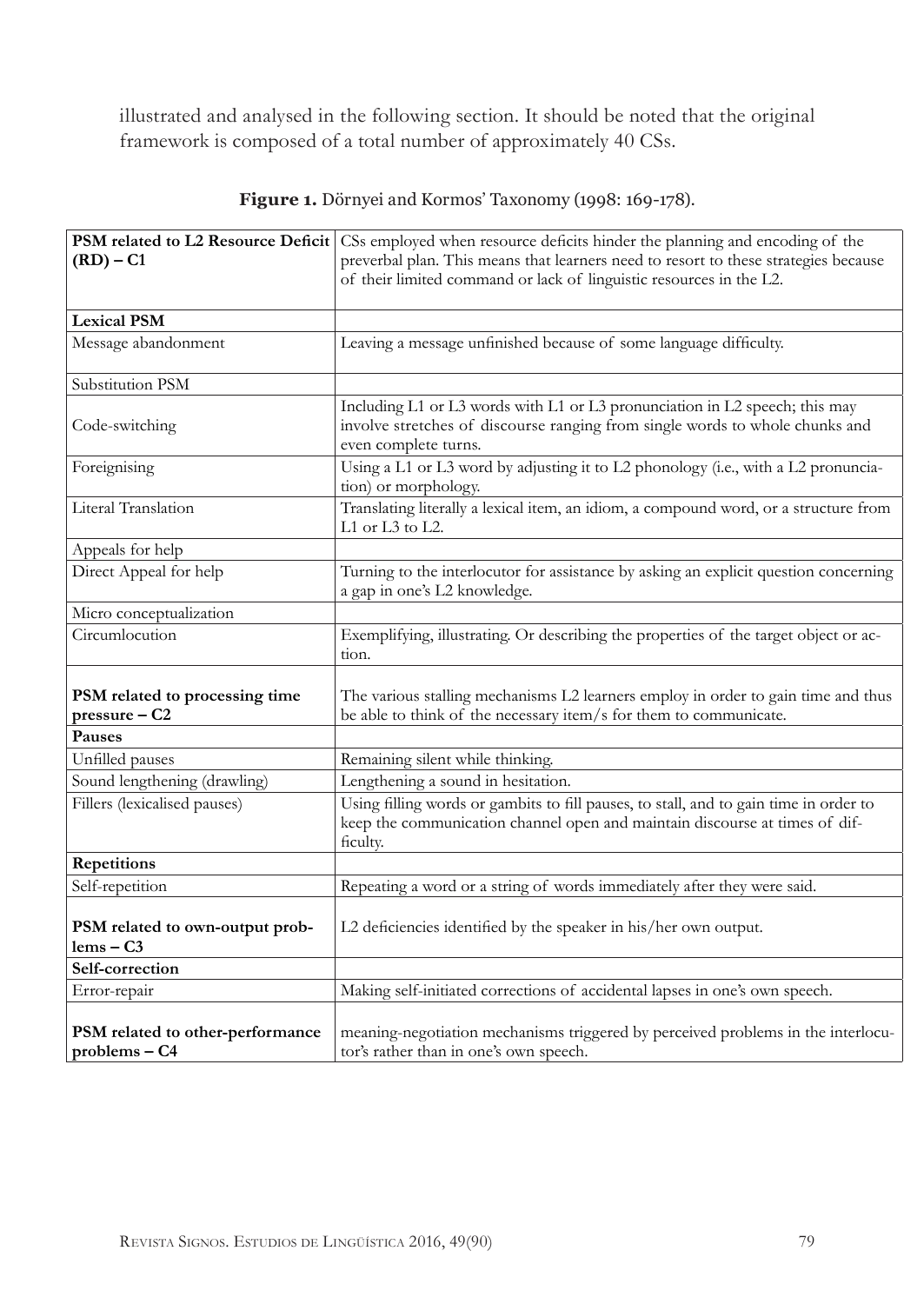# **3. Analysis and discussion of results**

## *3.1. Relationship between proficiency level and CS usage*

The aim of this study was to identify the CSs used by L2 English learners and to determine a possible relationship between their proficiency level and use of CSs. In order to do this, the total number of CSs was identified and classified per each level according to the CS categories, as presented in Table 1 below. The levels are represented as Level 1, Beginner; Level 2, Pre-intermediate and Level 3, Intermediate. Percentages have also been added for a clearer understanding of these overall results.

| Level | C <sub>1</sub><br>L <sub>2</sub> Resource D. |         | C <sub>2</sub><br>Processing T-P |         | C <sub>3</sub><br><b>Own-output PSM</b> |         | C <sub>4</sub><br>Other-perf.PSM |      | Total $N^{\circ}$ CSs per<br>level |
|-------|----------------------------------------------|---------|----------------------------------|---------|-----------------------------------------|---------|----------------------------------|------|------------------------------------|
|       | 201                                          | 40.6    | 72                               | 34.6    | 33                                      | 25      | 31                               | 59.6 | 337(38%)                           |
| 2     | 160                                          | 32.3    | 49                               | 23.6    | 38                                      | 28.8    |                                  | 13.5 | $254(28.6\%)$                      |
| 3     | 134                                          | 27.1    | 87                               | 41.8    | 61                                      | 46.2    | 14                               | 26.9 | $296(33.1\%)$                      |
|       | 495                                          | $100\%$ | 208                              | $100\%$ | 132                                     | $100\%$ | 52                               | 100% | 887                                |

**Table 1.** Total results obtained for the three proficiency levels in relation to their use of each CS category.

Overall, the differences in the patterns of distribution are statistically significant (df = 6,  $\chi^2$  = 39.70,  $p = 0.01$ ) indicating differential use of the CS categories by the three levels, and therefore an association between the learners' proficiency level and their use of CSs. However, although the association coefficient between the variables is significant it reveals an association of medium intensity (0.206) as especially influenced by the results obtained for the category C4 (PSM related to otherperformance problems). This latter result may be related to the kind of interactional setting in which the CSs were elicited, which was based on a free conversation held between three students and a NS. It is probable that such an open-ended type of interaction might not have demanded much negotiation of meaning on the part of the participants as it may be expected in a more linguistically controlled type of setting or task (Pica, Kanagy & Falodun, 2009).

These general results confirm existing empirical evidence by indicating a higher use of CSs by the Beginner Level and thus showing that lower level learners tend to resort to a higher number of CSs than more proficient learners because of their existing deficient command of the L2 (Bialystok & Fröhlich, 1980; Hyde, 1982; Haastrup & Phillipson, 1983; Fernández Dobao, 2001; Safont Jordá, 2001). However, when observing these results in more detail it can be seen that the frequency and especially the types of CSs used by the learners from the three groups differ from what has been generally observed. Although the Beginner Level needed to resort to a higher number of CSs, the Intermediate Level also made a frequent use of the CSs, in contrast to the Pre-intermediate Level as would be expected. It can be seen that the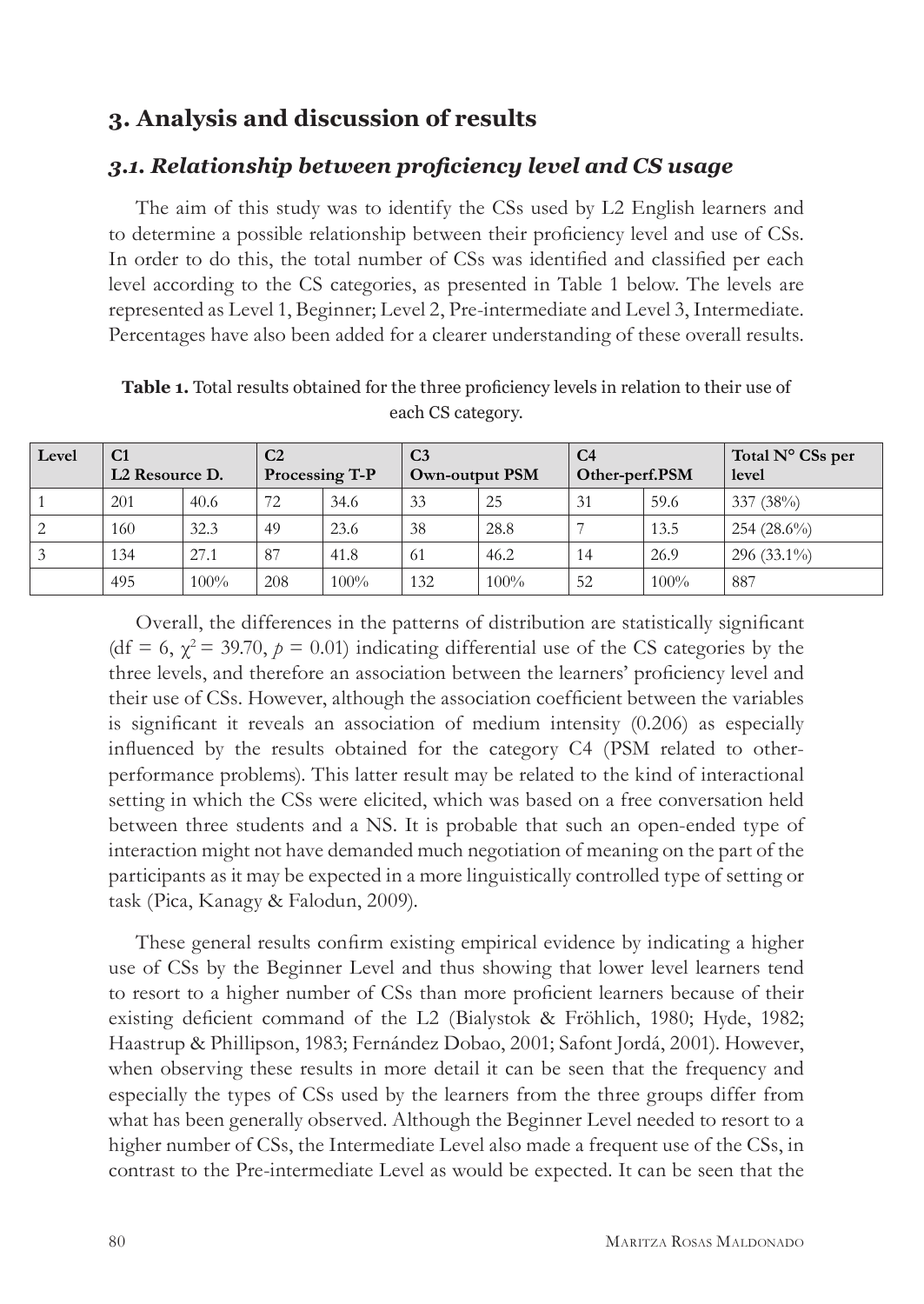results for the Intermediate Level are particularly influenced by the number of CSs in the categories C2 and C3. A tentative explanation for this resides in what has also been observed in the literature in this respect in that not only the number of CSs, but the learners' choice of strategies also seems to be related to the learners' proficiency level (Hyde, 1982; Fernández Dobao, 2001; Safont Jordá, 2001).

With this in mind, the following section attempts to confirm this rationale by analysing the learners' strategic communication through those CSs more employed by each level. For this, the number (frequency) of times each CS was more used by each level within each category will be considered in relation to the total number of times that mechanism was used by the three levels. The CSs exemplified in each subsection have been underlined. Some of the conventions used in the transcription of the data are the following:  $\uparrow$  indicates rising intonation,  $\{ \}$  show the researcher's comment, (word) word in parenthesis indicates that the word was not clearly heard, [ ] indicate overlapping speech.

# *3.2. Learners' strategic behaviour by level of proficiency*

## *3.2.1. Beginner Level*

## *3.2.1.1. PSM related to L2 resource deficit*

As seen in Table 3 this CS category was more often used by the Beginner Level. The analysis indicated a more frequent use of 'direct appeal for help' (DAH) and 'code switch' (CS). The former was employed 39 times out of a total usage of 70 times by the three levels, and CS was used 53 times out of a total of 101. Other CSs within this category were also used, but in a lesser extent: 'literal translation' (24 times out of 48) and 'message abandonment' (18 times out of 30). The following excerpt illustrates the use of DAH and CS which presented a higher frequency.

example (1) *Direct appeal for help* and *code switch*

NNS1: You said you are a bad teacher? No, you are a good teacher

NNS2: But sometimes I don't have the pa paciencia↑ Haha {looks at his classmates}

NS: The what?

NNS1: Passion?

NNS2: Passion paciencia↑ {asks the interlocutor}

NS: Ahhh patience

NNS2: Patience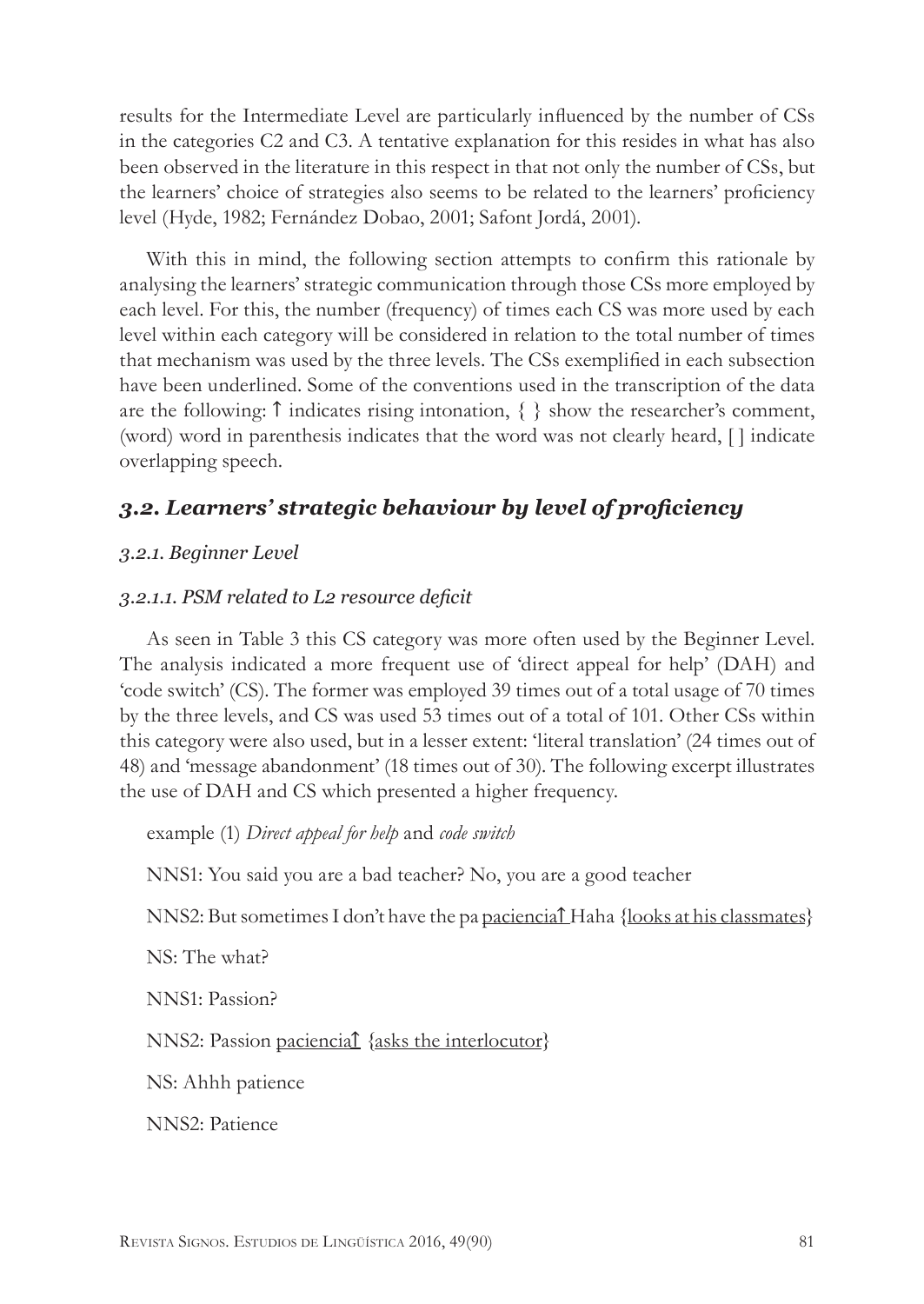*Retrospective comments NNS2*: I remembered the word started with 'pa'. I repeat 'patience' because I knew it wasn't 'passion'.

The excerpt above shows the learners' need for resorting to their L1 by means of 'code switch'. Their linguistic deficiency can be seen not only by the problems encountered by NNS2 –through his 'appeals for help'– but also by the inability of the other students to assist their peer, who was finally assisted by the NS who confirmed the word needed. As evidenced in most research, less proficient learners need to rely on their L1, a strategic behaviour which reflects the learners' interlanguage stage as still nearer the surface due to their restricted L2 knowledge (Fernández Dobao, 2004; García Núñez, 2006; Mei & Nathalang, 2010). A similar outcome was observed in the participants' tendency for 'abandoning their message', a CS which albeit less frequently used, also demonstrates this lack of L2 repertoire in that the learners try to avoid the difficulties found by leaving their message unfinished (Fernández Dobao, 2001; Wannaruk, 2003).

#### *3.2.1.2. PSM related to processing time pressure*

From Table 3 it can be seen that this level resorted to this category fairly often. The CSs most used were 'self-repetition', which was employed 21 times (out of 50) and 'unfilled pauses', which was used 32 times (out of 82). The following excerpt illustrates both of these mechanisms.

#### example (2) *self-repetition* and *unfilled pauses*

NNS1: Yeah but I don't know ehhh which lan language↑ I'm going to choose with, in my, with my, in my whole, (o sea…in myy life), so if I, I would like to work in France but I don't know –sighs – haha English is I think is more difficult

*Retrospective comments NNS1*: when I repeated 'with, my' it was to think of how to continue and say something like 'in my life, in what it's remaining of my study programme', I wanted to say 'my whole life.´

The fact that the Beginner Level learners needed to resort to this type of CSs quite often seems to be related to Dörnyei and Körmos' findings (1998), in that these timegaining mechanisms are more important in L2 communication since the learners' processing of information is less automatised and thus they need more processing time. Fernández Dobao (2004: 186) also observed these mechanisms as particularly useful for lower levels since "they are used to gain time to think of alternative means of expression". A similar behaviour was observed here, as illustrated above, since the speaker needed to 'repeat' words or resort to 'unfilled pauses' –or as another student in particular mentioned 'laughed'– in order to gain time to think of the word needed and be able to continue communicating. This outcome coincides with the few studies which have analysed this type of mechanisms in that less proficient learners usually require more processing time to compensate for their lack of L2 resources (Chen, 1990; Prebianca, 2009).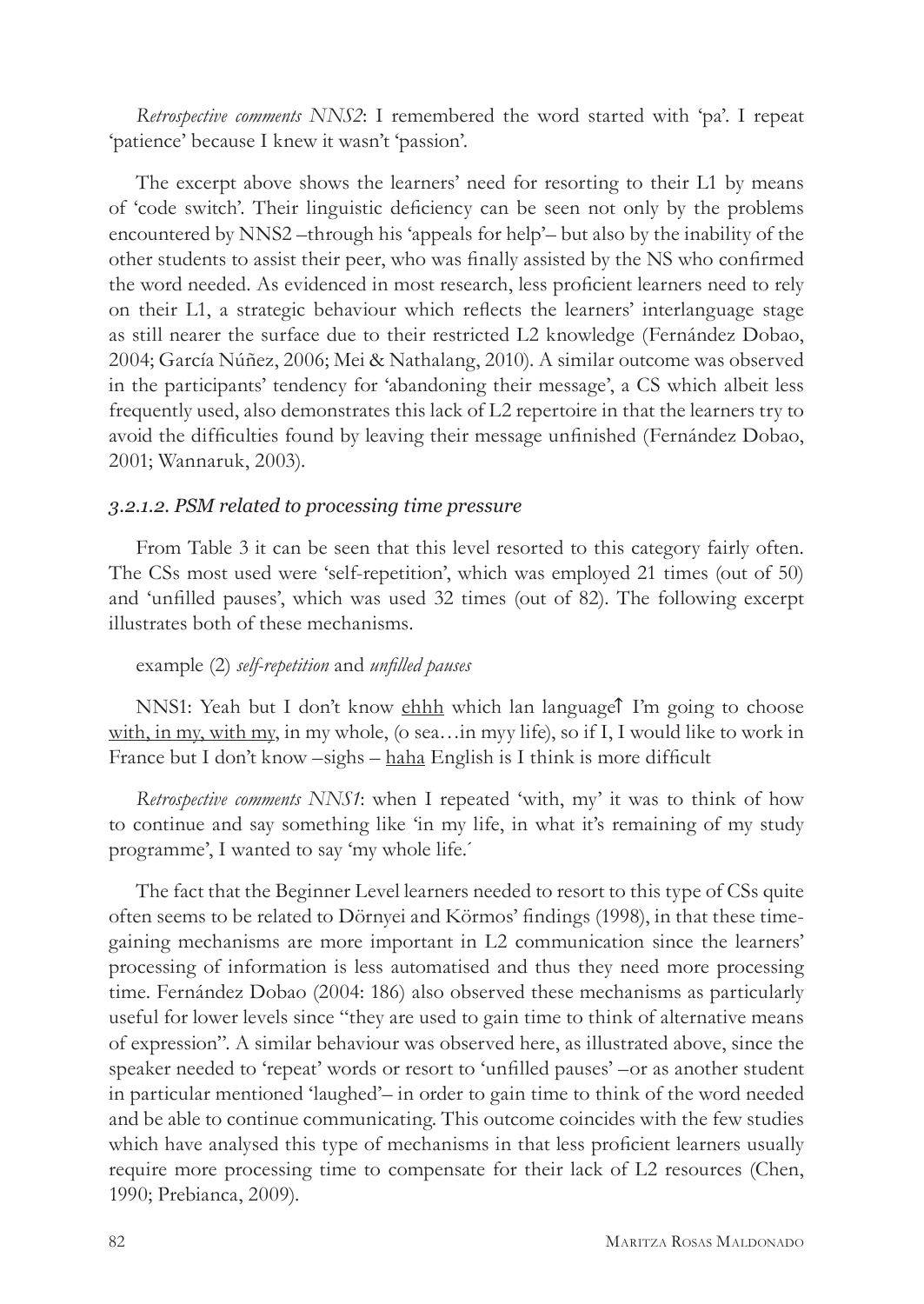#### *3.2.2. Pre-intermediate Level*

#### *3.2.2.1. PSM related to L2 resource deficit*

The Pre-intermediate Level learners more frequently employed only those CSs from category 1, PSM related to L2 resource deficit. These are similar results to those observed for the Beginner Level learners; however, when looking at the CSs used within this category, it was observed that in this level the students favoured slightly more often the use of 'circumlocution' and 'foreignising'*.*

a) Circumlocution

This strategy was observed as slightly more often used by this level with a frequency of 11 times, out of a total of 16 times – as used by the three levels. From the data analysed it seemed that this CS was useful for the learners to compensate for the lack of specific words needed while communicating in the L2.

example (3)

NS: What did you say?

NNS1: I was asking how to say 'pituto'

NS: ah pi-tu-to {she repeats it more slowly}

NNS1: 'pituto' is like when you had something that eh eh eh

NNS2: [is easy to reach like

NS: aha

NNS3: you know certain people in certain place and they, they make favours for you

NS: ahh connection!

*Retrospective comments NNS1*: When I use 'eh' I was thinking of how to explain the word and then I just stopped talking because I didn't know how to continue.

b) Foreignising

This CS was employed 7 times (out of 12 times) by these level learners. Its usage seems to show how these slightly more proficient learners are more able to resort to their existing linguistic background in order to attempt to communicate in the L2, as opposed to the lower level which either abandoned their message or resorted to the L1.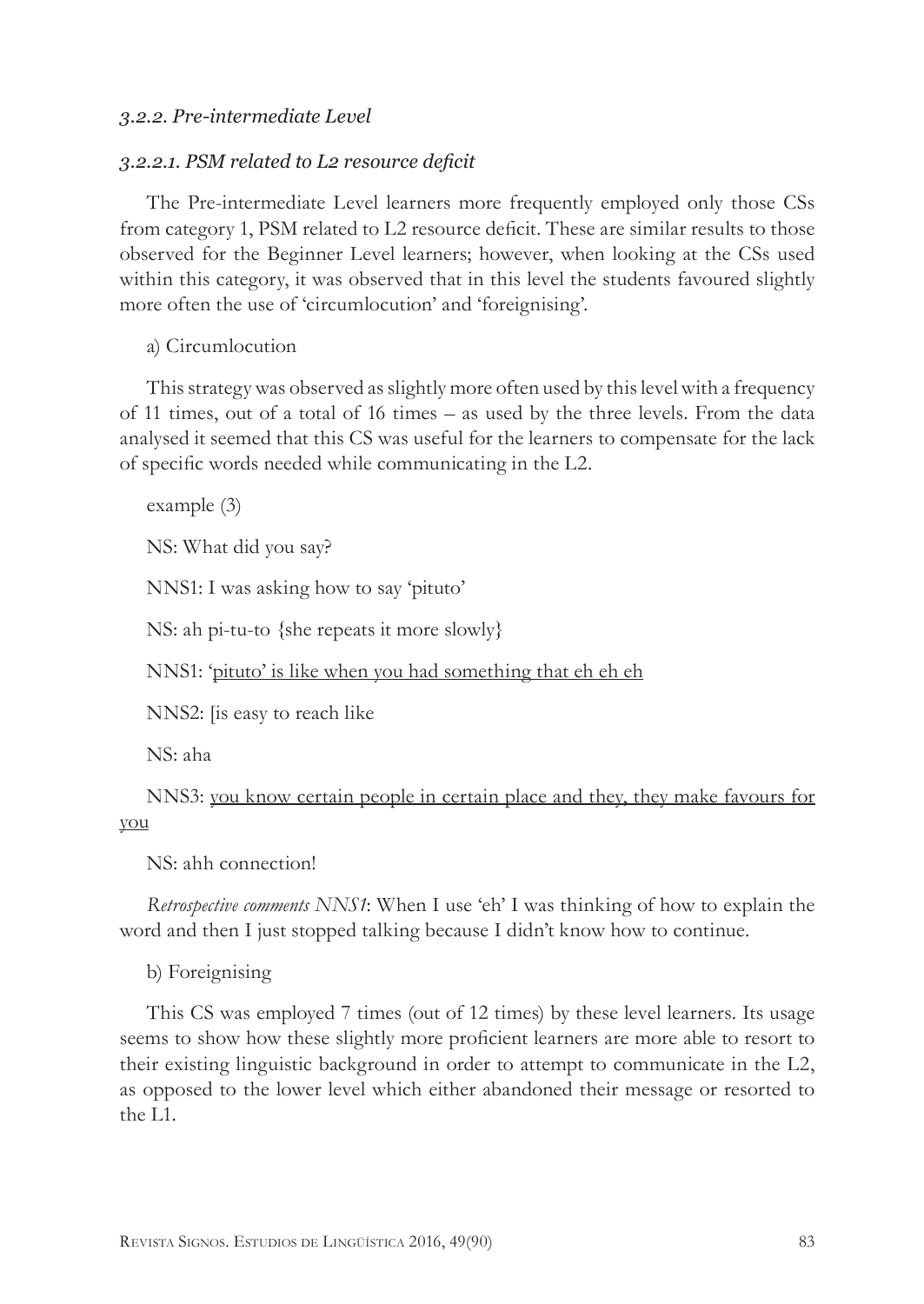example (4)

NS: so did you talk to them or just listened?

NNS3: just listen and try to, to be polite and don't eh eh to be disimulet↑ To be ignored↑

NS: ah right

NNS3: so they don't, they they couldn't know that I was listen to him, to them

*Retrospective comments NNS3:* I didn't know how to say 'disimular' and as sometimes I could see that English speakers understand many of the cognates, so I just came out with something similar to the word in Spanish just in case it could work.

As can be seen these slightly more proficient learners also found difficulties related to their L2 resources; however, their selection of CSs differs from the Beginner Level. Although the use of these particular CSs does not represent a high frequency of usage, their preference may well evidence the need for employing more cognitively demanding mechanisms which require more knowledge of the L2 (Fernández Dobao, 2001; García Núñez, 2006). This differs to what was observed in Level 1 where the learners tended to use 'avoidance' and 'transfer' types of mechanisms which can be seen as less complex. Fernández Dobao (2001) observed similar results especially in relation to 'circumlocution', concluding that this type of mechanism is cognitively and linguistically more complex since the learners have to make use of their existing resources in order to try to keep the original message. This CS is also said to have a more positive effect on communication as a misinterpretation of the message conveyed is less probable to happen, as opposed to what may occur when using 'transfer' (L1-based messages) or 'avoidance' types of CSs (unfinished messages or omission of information). Something similar, in terms of complexity, can be evidenced in the use of 'foreignising'. In the excerpt above it can be seen that this mechanism implies a greater effort on the part of the speaker, who is trying to adapt a word from her L1 into the L2. By doing this, it becomes clear that this type of CS, as 'circumlocution', requires a higher cognitive and linguistic effort, since "it requires a construction process which leads to the creation of a new word" (Dörnyei & Kormos, 1998: 364). Thus, this outcome seems to demonstrate the learners' progress from the use of less cognitively and linguistically demanding CSs to those considered more complex as their level of L2 competence progresses (Prebianca, 2009).

#### *3.2.3. Intermediate level*

As presented in table 3, the overall results for this level show that the learners resorted to the CSs less frequently than Level 1, but slightly more than the Preintermediate level. The main differences in terms of CS categories have to do with a higher use of those mechanisms within C2 and C3, that is, time-gaining mechanisms and CSs related to problems in the speakers' own output.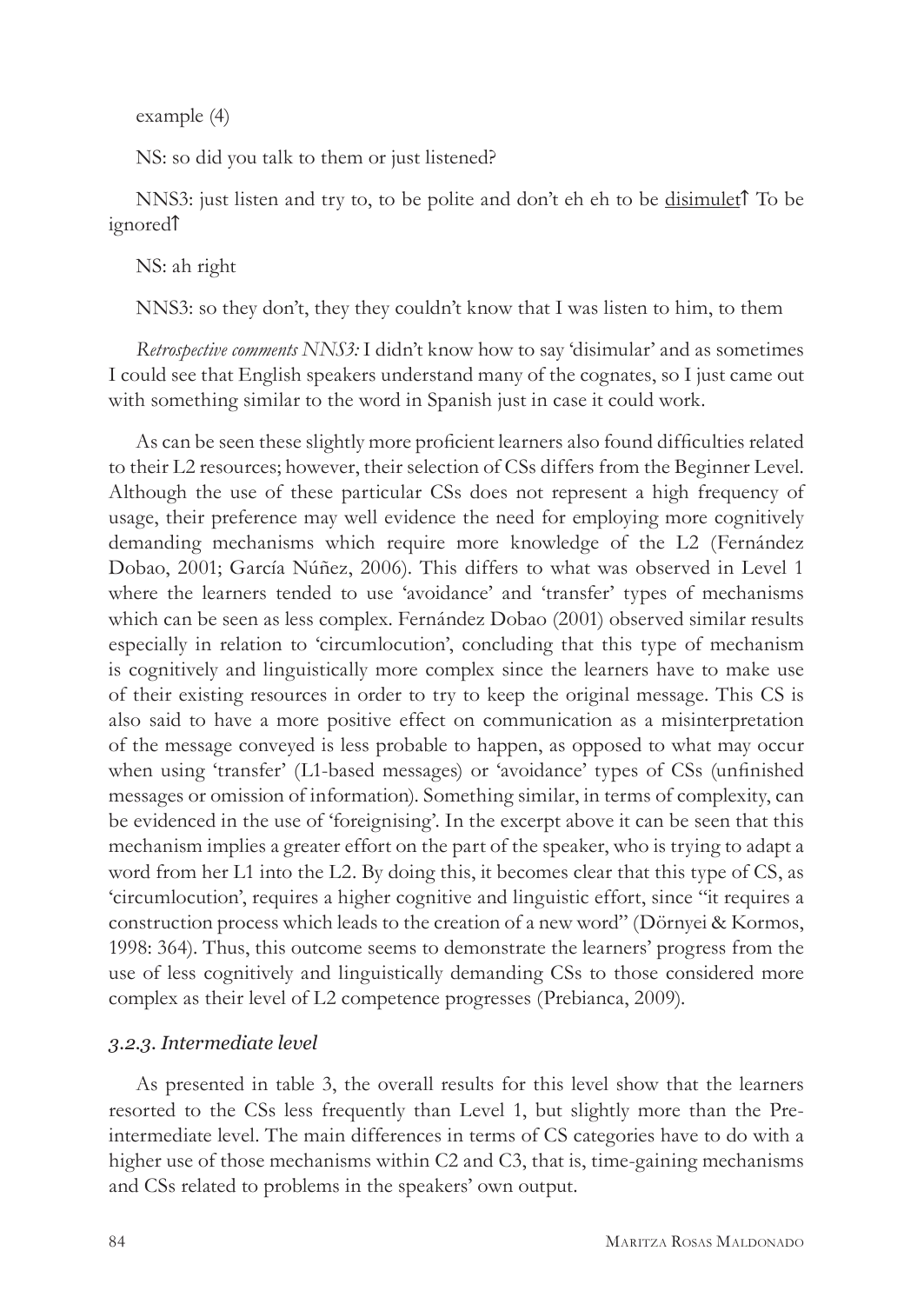#### *3.2.3.1. PSM related to processing time pressure*

In this category, and as opposed to the Level 1 learners, these Intermediate Level learners made more use of *fillers*, and 'sound lengthening'. The former CS was used 30 times out of a total of 51 times (as used by the three levels), while 'sound lengthening' was employed 8 times out of a total of 12 times.

example (5) *Fillers* 

NNS2: we had ehh, ff, eh English at school but we only had like two hours a week and in two hours you

NNS1: [two hours is not enough]

NNS2: [don't learn]

NNS1: you have to learn by yourself if you want to know like, if you want to be able to speak or to be able to write some piece of writing, for example, you have to learn by yourself.

*Retrospective comments NNS1*: I said, 'if you want to know' and then didn't know how to continue, that's why I said 'like' to give me time to think of what to say next

#### example (6) *Sound lengthening*

NNS1: you said there's not a lot, lot of difference between you and us but I think ehh the problem, the problems about environment ehh eh, they had, you had a difference with us because you concern about it, we don't we don't because we, ah it's, it's like a cultural thing because for example kids or eh, or eh or elderly people eh took theee, ehh that {eye-contact with NNS2}

NNS2: garbage

*Retrospective comments NNS1*: I do that ('ehh' and lengthened 'the') to be able to continue talking and have the time to think, for example, how to say 'older people' or to give me time for someone else to help me.

This strategic behaviour seems to evidence an important difference with respect to the lower levels in that the more advanced learners need to resort to more elaborated time-gaining devices, as opposed to 'repetition' and 'unfilled pauses', more used by Level 1. This appears to represent these learners' higher level of proficiency since, as mentioned by Dörnyei and Körmos (1998), both CSs are favourable to maintain the flow of the conversation, but also, particularly, the selection of various filling words demands a higher level of complexity. Something similar occurs with 'sound lengthening' which is considered a more elaborate and effective version of 'unfilled pauses' since they are "more effective in holding the floor" (Dörnyei & Körmos, 1998). The learners are aware of this fact, as can be seen in their retrospective comments.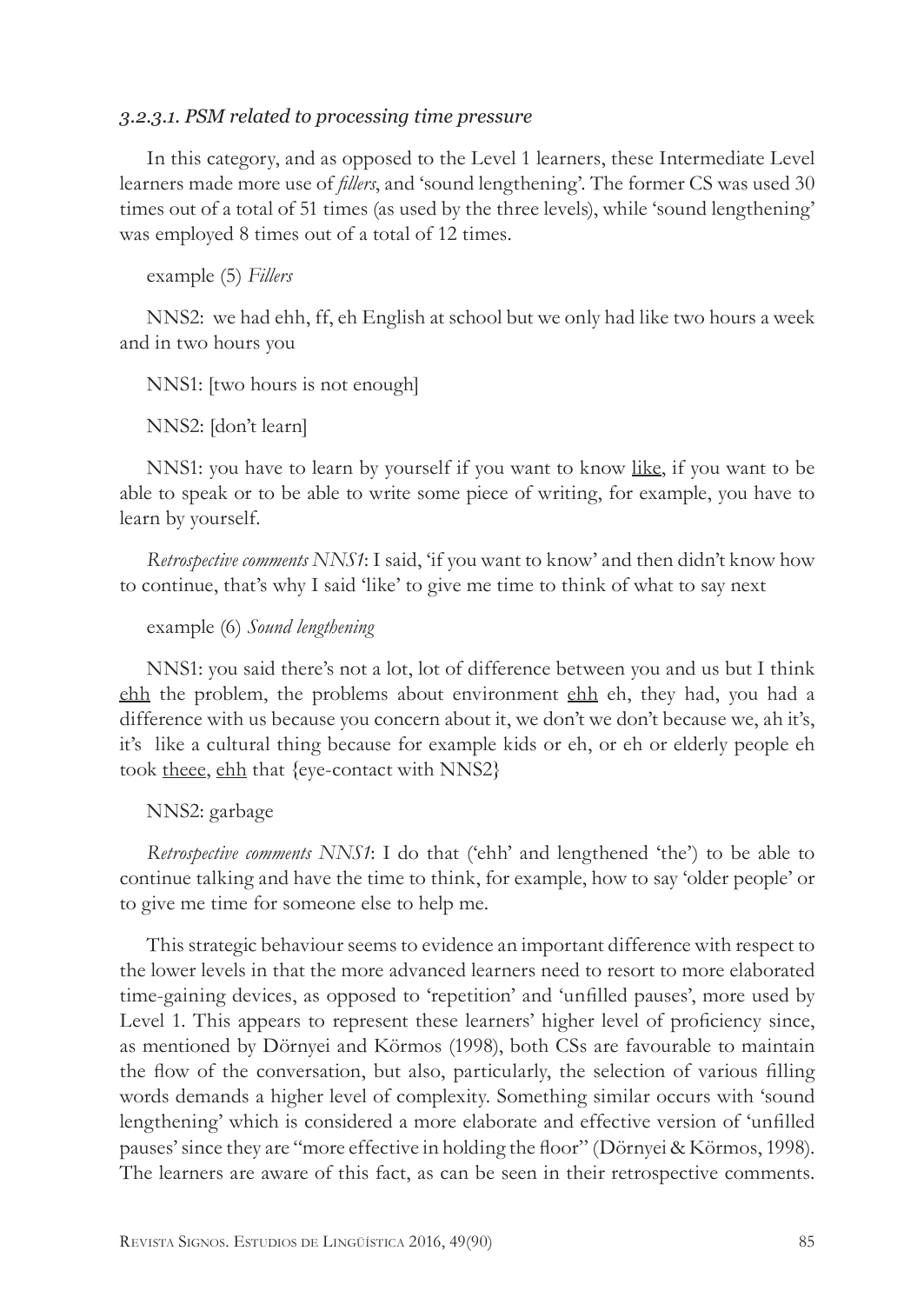One of them mentioned that 'he resorted to fillers quite a lot both in Spanish and English because he knew that they were useful to keep the flow of the conversation and the interlocutor's attention'. Another student said that s/he lengthened the sounds in order 'to gain time to remember specific lexical items or to be able to structure their utterance correctly'*.* It seems that as these learners do posses more L2 linguistic knowledge –which thus prompts them to try to elaborate more– they need to rely on specific, more efficient, mechanisms for avoiding a break in their communication. Similar results were observed by Khan (2010) whose study indicated that higher levels' communicative desire to express more and more elaborate language pushed them to use more stalling mechanisms to gain time to think of the words needed. Lower levels, on the other hand, resorted to simpler devices as their attention was focused on searching for, and trying to explain, basic linguistic items.

## *3.2.3.2. PSM related to own-output problems*

This type of CS refers to the deficiencies experienced by the speaker in his/her own L2 production. The CS most used within this category by the Intermediate Level learners was 'error-repair' which was used 38 times (out of 66).

example (7) NS: I heard about that NNS2: [yeah, and the gas that chile ex, ex, im NNS1: import NNS2: import from <u>agentinia, argentina</u>, it's going to be <u>ex, more expensive</u> NS: the gas? NNS2: yeah *Retrospective comments NNS2*: at the beginning I made a mistake when pronouncing like that Argentina, I think I did it as in French – laughs – so then I corrected myself and after that I corrected myself again when saying 'more expensive'.

```
Example (8)
NNS1: but fran, French is speaking in very different countries in Africa, 
NNS2 & NNS3: [yeah]
NNS1: not only in France, in Canada, Africa
NS: [Quebec, aha there are a lot of choices
```
NNS1: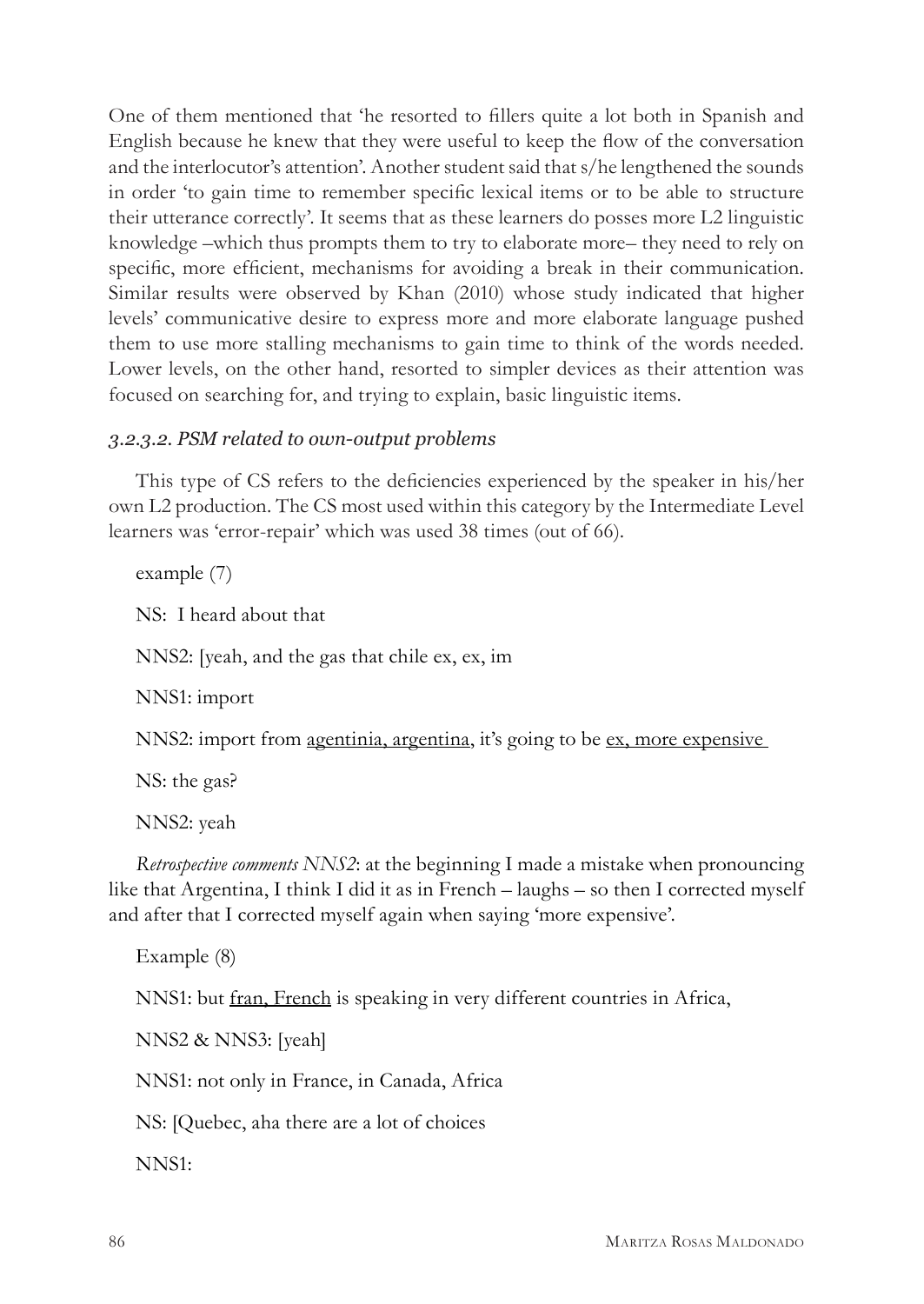[E: yeah, in the Caribbean islands called Guadalupe and that it's next to Puerto Rico and they talk, speak in French

#### NS: [aha

*Retrospective comments NNS1*: I quickly corrected 'French'. I think that in that moment I did not remember it was 'spoken' or perhaps I got confused. The thing is that sometimes when somebody speaks quickly in a normal conversation, as in Spanish, we say things we know are not right, but we say them anyways, now that I listen to myself I realise immediately that that is not correct.

The use of the self-repairing mechanism above illustrated seems to present more cognitive and linguistic demands since it involves a complete or partial reformulation of the original verbal plan as well as self-monitoring of the speakers' own output (Dörnyei & Körmos, 1998). This behaviour on the part of the more proficient level confirms again the relationship between their proficiency level and CS usage. These learners' strategic communication evidenced higher linguistic demands which were reflected in their longer and more elaborated interventions as well as in the varied conversation topics. This not only demonstrates their higher command of the L2, but also their higher communicative demands when trying to produce more and more complex language, which made them encounter more communication problems, and concurrently, pushed them to rely on more effective stalling mechanisms. Similar findings have been observed in other studies where more proficient levels have been found more likely to monitor their own output and therefore able to repair their own L2 speech (Poulisse, 1999; Prebianca, 2009; Khan, 2010). Learners are more likely to repair those instances which they consider more serious, and which therefore require more effort on their part. Additionally, they will tend to focus on correcting errors which may impede communication (Poulisse, 1990), all aspects which correspond with the learners' proficiency level. Finally, it should also be considered that the higher language complexity evidenced by this level may have been influenced by the type of task – a free conversation activity. This factor has also been found to play an important role in the learners' selection and quantity of CSs (Fernández Dobao, 2001, 2004; Safont Jordá, 200; Rabab'ah & Bulut, 2007) however; it is an issue that goes beyond the scope of this study.

# **CONCLUSION**

This study made it possible to analyse the CSs used by different level L2 English learners in interaction with a NS. The quantitative results obtained confirmed an association between the learners' proficiency level and their CS usage. This relationship was also corroborated through the qualitative analysis of the learners' interactions, thus supporting existing evidence (Bialystok & Fröhlich, 1980; Hyde, 1982; Haastrup & Phillipson, 1984; Fernández Dobao, 2001; Safont Jordá, 2001). As expected, the main finding of this study indicates that the lower level learners –because of their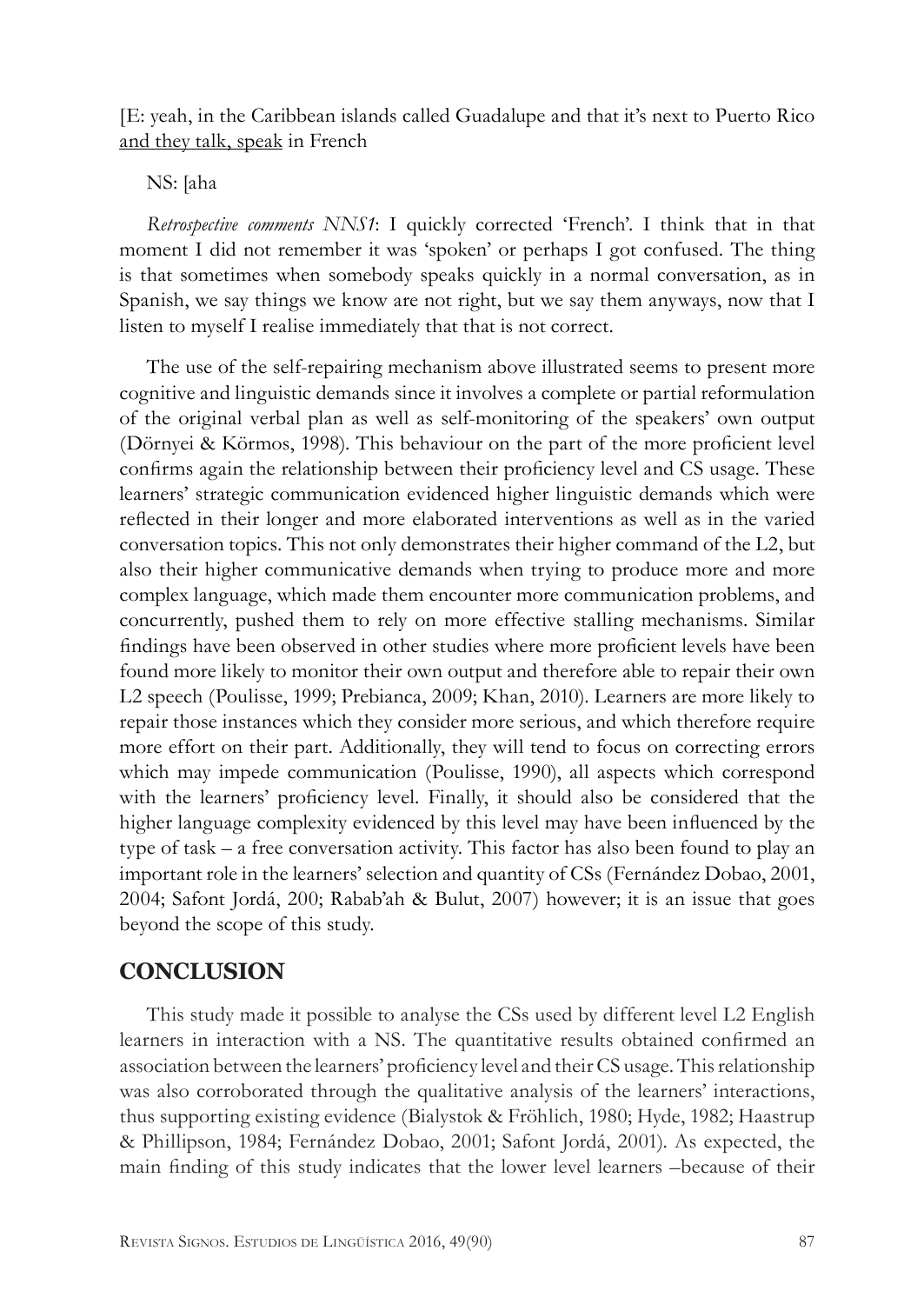limited command of the L2– resorted to a higher number of CSs than the more proficient learners. However, a closer look at the results revealed that, contrary to what was expected, the higher level learners resorted to a slightly higher number of CSs than the Pre-intermediate Level. This outcome also corresponds with other studies, which have concluded that more important than the relationship between proficiency and frequency of CS usage is the learners' choice of CSs, which also seems to be related to their proficiency level (Hyde, 1982; Fernández Dobao, 2001; Safont Jordá, 2001). The different mechanisms selected by the different levels appears to corroborate, on one hand, the fact that as the learners' proficiency progresses their strategic behaviour requires more complex types of strategies. On the other, it helps to demonstrate the interlanguage stages that learners go through. The Beginner Level learners tended to favour 'avoidance' and 'transfer' type of CSs whose usage not only demonstrate their less proficient command of the L2, but also their reliance on the L1. The Pre-intermediate Level learners seemed to be in the process of approximating their L2 production to that of the TL. This was reflected in their attempts to explain/ exemplify the L2 terms needed as well as to adapt their resources to the TL. The Intermediate Level learners, on the other hand, were the only ones who made more use of a more complex mechanism. This appears to indicate their closer approximation to the TL as their wider linguistic repertoire allowed them to correct and evaluate their own L2 output, something the lower levels were not yet able to do. Hence, it seems that these English L2 learners needed to resort to different CSs –in order to tackle different types of communication problems– as their IL progressed towards the mastery of the L2 (Prebianca, 2009).

Another fact worth mentioning has to do with the interactional aspect of this study. As observed in most of the excerpts above presented, as well as in the transcripts of the conversations, the simulation of a more natural setting prompted the learners' communication thus their use of CSs in order to try to solve the difficulties encountered. As opposed to the procedures followed by most research, the use of a free conversation activity in this type of context proved to be useful for the elicitation of the CSs.

 Finally, it should be added that even though this was a small scale study – and its results cannot be generalised –it shows the importance of observing L2 learners' strategic communication. By doing this, not only can learners' IL development be perceived, but most importantly, the problems they encounter when using the language in each of these stages. This type of information could be very valuable in pedagogical contexts, where communicative and learner-centred teaching methodologies are becoming more influential, as it could guide teachers on the specific problems their students experience when communicating.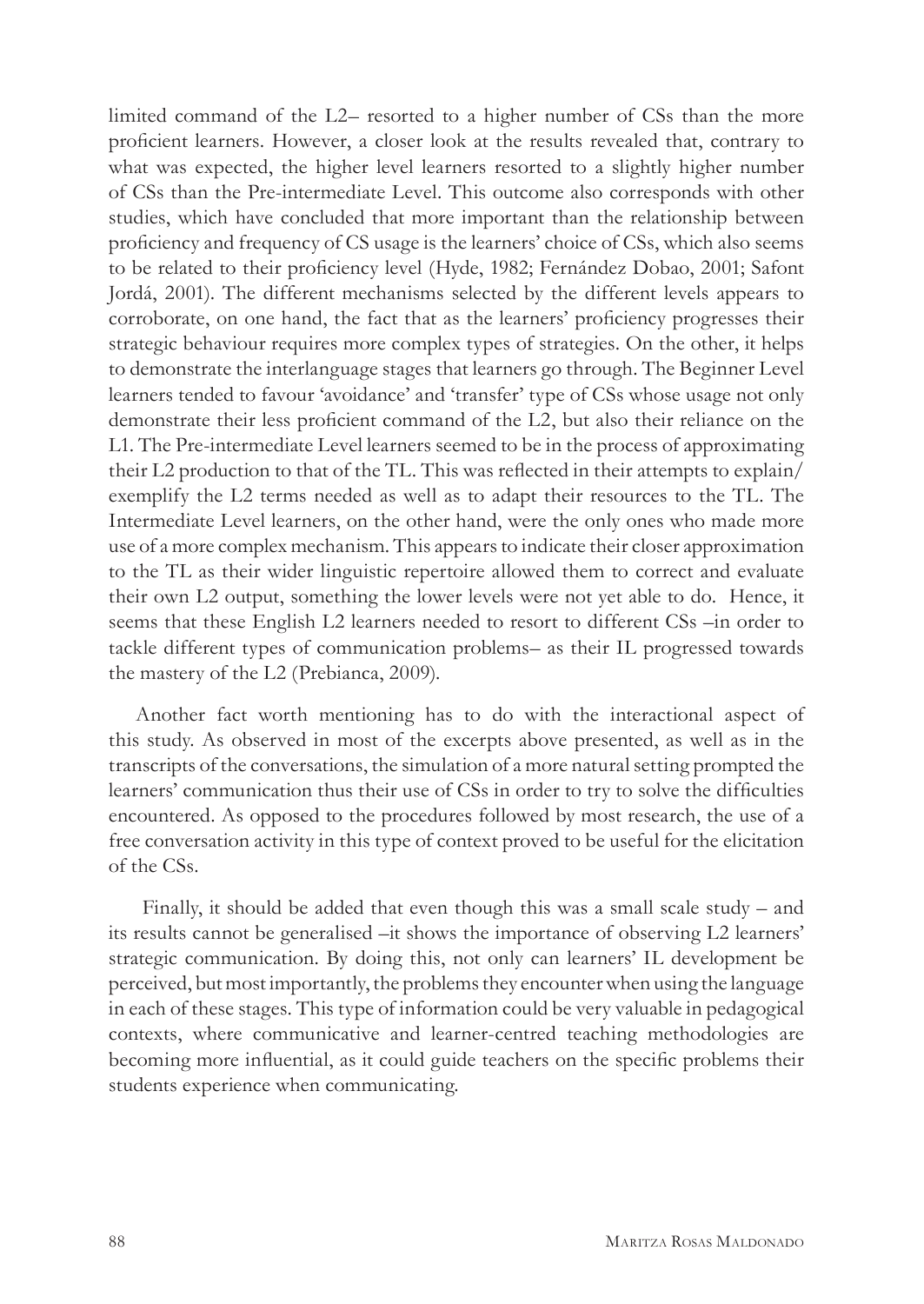#### **REFERENCES**

- Balharry, G. (2006). *The use of lexical communication strategies in the performance of oral tasks by learners of English as a Second Language.* Unpublished master's thesis, Universidad de Chile, Santiago, Chile.
- Bialystok, E. & Fröhlich. M. (1980). Oral communication strategies for lexical difficulties. *Interlanguage Studies Bulletin*, 5, 3-30.
- Canale, M. & Swain, M. (1980). Theoretical bases of communicative approaches to second language teaching and testing. *Applied Linguistics*, *1*(1), 1-47.
- Corder, S. P. (1983). Strategies of communication. In C. Faerch & G. Kasper (Eds.), *Strategies in Interlanguage Communication* (pp. 15-19). London & New York: Longman.
- Chen, S.-Q. (1990). A study of communication strategies in interlanguage production by Chinese EFL learners. *Language Learning, 40*(2), 155-187.
- Doddis, A., Novoa, P. & Tabilo, X. (2001-2003). Lexical strategies of communication in the oral production of English as a second language learners: A longitudinal study. *Lenguas Modernas*, 28-29, 213-228.
- Dörnyei, Z. & Kormos, J. (1998). Problem-solving mechanisms in L2 communication. *Studies in Second Language Acquisition*, *20*(3), 349-385.
- Ellis, R. (1997). *Second language acquisition*. Oxford: Oxford University Press.
- Ellis, N. C. & Robinson, P. (2008). An introduction to cognitive linguistics, second language acquisition, and language instruction. In N. C. Ellis & P. Robinson, (Eds.), *Handbook of Cognitive Linguistics and Second Language Acquisition* (pp. 3-24). Oxford: Routledge.
- Færch, C. & G. Kasper. (1983). Plans and strategies in foreign language communication. In C. Færch & G. Kasper (Eds.), *Strategies in Interlanguage Communication* (pp. 20-60). London & New York: Longman.
- Fernández Dobao, A. M. (2001). Communication strategies in the interlanguage of Galician students of English: The influence of learner- and task- related factors. *Atlantis*, *2*(1), 41-62.
- Fernández Dobao, A. M. (2004). *The use of communication strategies by Spanish learners of English. A study of the collaborative creation of meaning, language, and linguistic knowledge*. Unpublished doctoral dissertation, Universidad de Santiago de Compostela, Spain.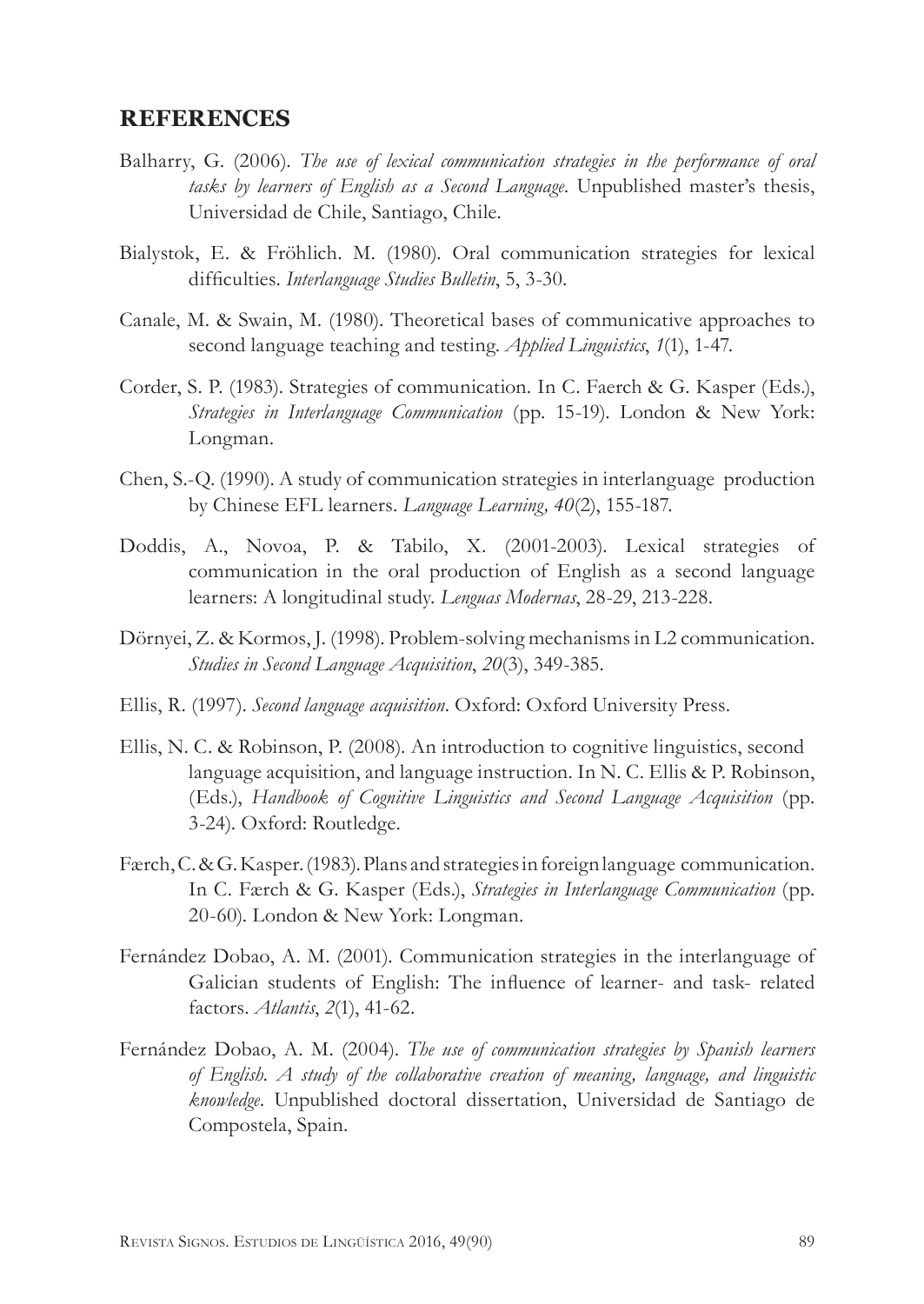- Fernández Dobao, A. M. & Palacios Martínez, I. M. (2007). Negotiating meaning in interaction between English and Spanish speakers via communication strategies. *Atlantis*, *29*(1), 87-105.
- Gass, S. & Mackey. A. (2000). *Stimulated recall methodolog y in second language research*. New York & London: Routledge.
- García Núñez, W. (2006). El uso de las estrategias de comunicación oral y el nivel de dominio del idioma inglés. *Revista Perfiles*, 27, 97-123.
- Haastrup, K. & Phillipson, R. (1983). Achievement strategies in learner/native speaker interaction. In C. Færch & G. Kasper (Eds.), *Strategies in Interlanguage Communication* (pp.140-158). London & New York: Longman
- Hyde, J. (1982). The identification of communication strategies in the interlanguage of Spanish learners of English. *Anglo-American Studies*, *2*(1), 13-30.
- Kellerman, E., Ammerlaan, T., Bongaerts, T. & Poulisse, N. (1990). System and hierarchy in L2 compensatory strategies. In R. Scarcella, E. Andersen & S. Krashen (Eds.), *Developing Communicative Competence in a Second Language* (pp. 163-178). Boston, Massachusetts: Heinle & Heinle Publishers.
- Khan, S. (2010). *Strategies and spoken production on three oral communication tasks: A study of high and low proficiency EFL learners*. Unpublished doctoral dissertation, Universitat Autónoma de Barcelona, Spain.
- Labarca, A. & Khanji, R. (1986). On communication strategies: Focus on interaction. *SSLA*, 8, 68-79.
- Lafford, B. A. (2004). The effect of the context of learning on the use of communication strategies by learners of Spanish as a second language. *SSLA*, 26, 201-225.
- Littlemore, J. (2003). The communicative effectiveness of different types of communication strategies. *System*, 31, 331-347.
- Long, M. H. (1980). *Input, interaction and second language acquisition*. Unpublished doctoral dissertation, University of California, Los Angeles, USA.
- Mei, A. & Nathalang, S. (2010). Use of communication strategies by Chinese EFL learners. *Chinese Journal of Applied Linguistics*, *33*(3), 110-125.
- Paribakht, T. (1984). *The relationship between the use of communication strategies and aspects of target language*. Québec: International Centre for Research on Bilingualism.
- Pica, T., Kanagy, R. & Falodun, J. ( 2009). Choosing and using communication tasks for second language instruction. In K. Van Den Branden, M. Bygate & J. M. Morris (Eds.), *Task-based Language Teaching* (pp.171-192). Amsterdam/ Philadelphia: John Benjamins.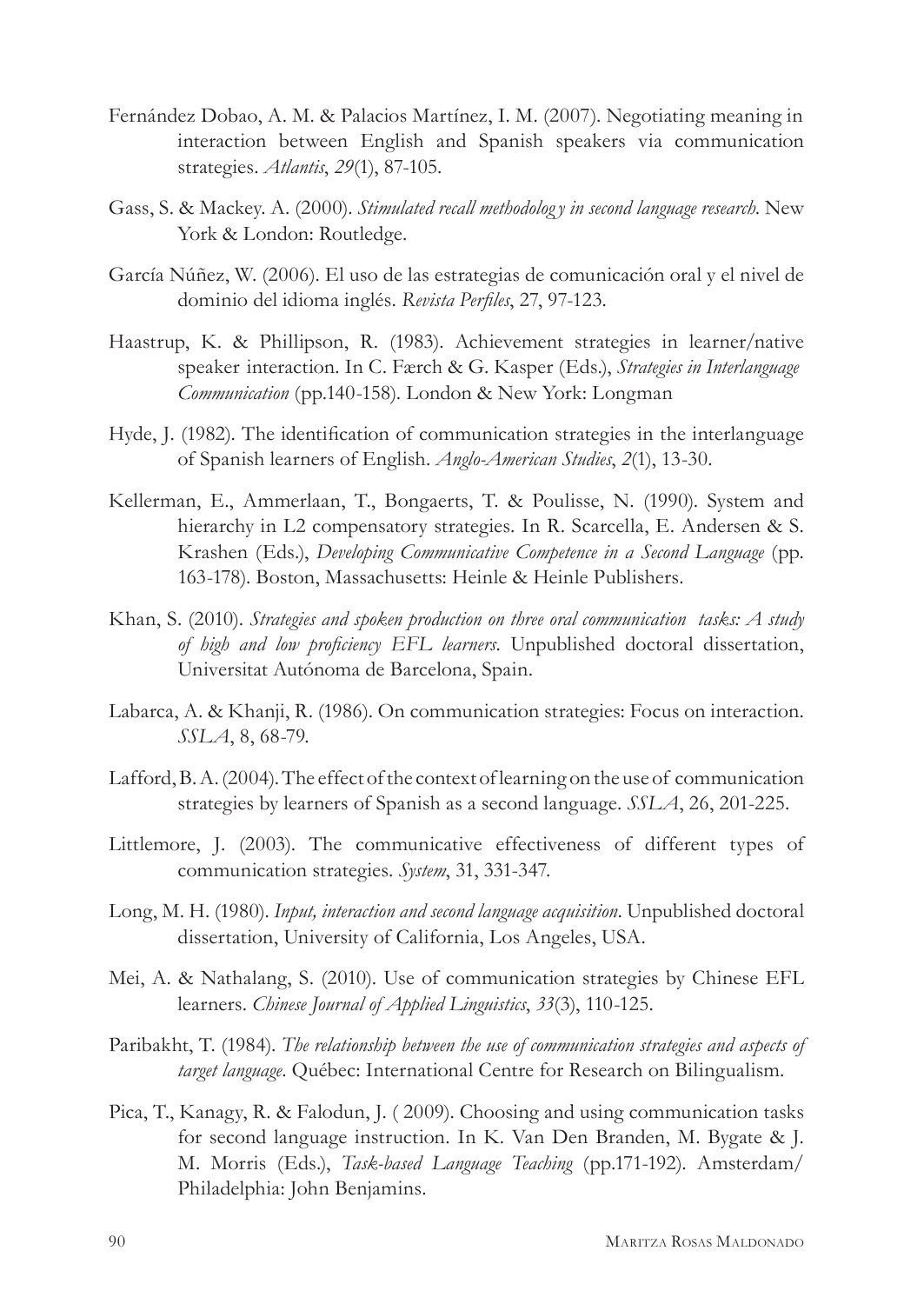- Poulisse, N. (1990). Variation in learners' use of communication strategies. In R. Duda & P. Riley (Eds.), *Learning Styles, First European Seminar* (pp. 77-87). Nancy: Universitaires de Nancy.
- Poulisse, N. & Schils, E. (1989). The influence of task- and proficiency-related factors on the use of compensatory strategies: A quantitative analysis. *Language Learning*, *39*(1), 15-47.
- Prebianca, G. V. (2009). Communication strategies and proficiency levels in L2 speech production: A systematic relationship. *Revista de Estudos da Linguagem, 17*(1), 7-50.
- Rabab'ah, G. & Bulut, D. (2007). Compensatory strategies in Arabic as a second language. *Poznán Studies in Contemporary Linguistics*, *43*(2), 83-106.
- Rabab'ah, G. & Seedhouse, P. (2004). Communication strategies and message transmission with Arab learners of English in Jordan. *Annual Review of Education, Communication and Language Sciences* [on line]. Retrieved from: http:// research.ncl.ac.uk/ARECLS/vol1\_documents/Ghaleb&Seedhouse/Ghaleb &Seedhouse.htm
- Safont Jordá, M. P. (2001). An analysis on the use and selection of communication strategies by Catalan/Castilian learners of English. *Rassegna Italiana di Linguistica Applicata*, *1*(1), 57-72.
- Selinker, L. (1972). Interlanguage. *IRAL*, *10*(3), 209-231.
- Tarone, E. (1977). Conscious communication strategies in interlanguage: A progress report. In H. Douglas Brown, C. A. Yorio & R. H. Crymes (Eds.), *TESOL'77: Teaching and learning English as a Second Language* (pp.194-203). Washington D.C.: TESOL.
- Tarone, E. (1981). Some thoughts on the notion of communication strategies. *TESOL Quarterly*, *15*(3), 285-295.
- Tardo, Y. (2005). Potenciar las estrategias comunicativas en las clases de ELE: Una opción viable para desarrollar las habilidades orales*. RedELE, 5* [on line]. Retrieved from: http://www.mecd.gob.es/redele/revistaRedEle/2005/ tercera.html
- Váradi, T. (1973). *Strategies of target language communication: Message adjustment*. Paper presented at the VIth Conference of the Rumanian-English Linguistics Project, Timisoara.
- Wannaruk, A. (2003). Communication strategies employed by EST students. *SLLT*, 12, 1-18.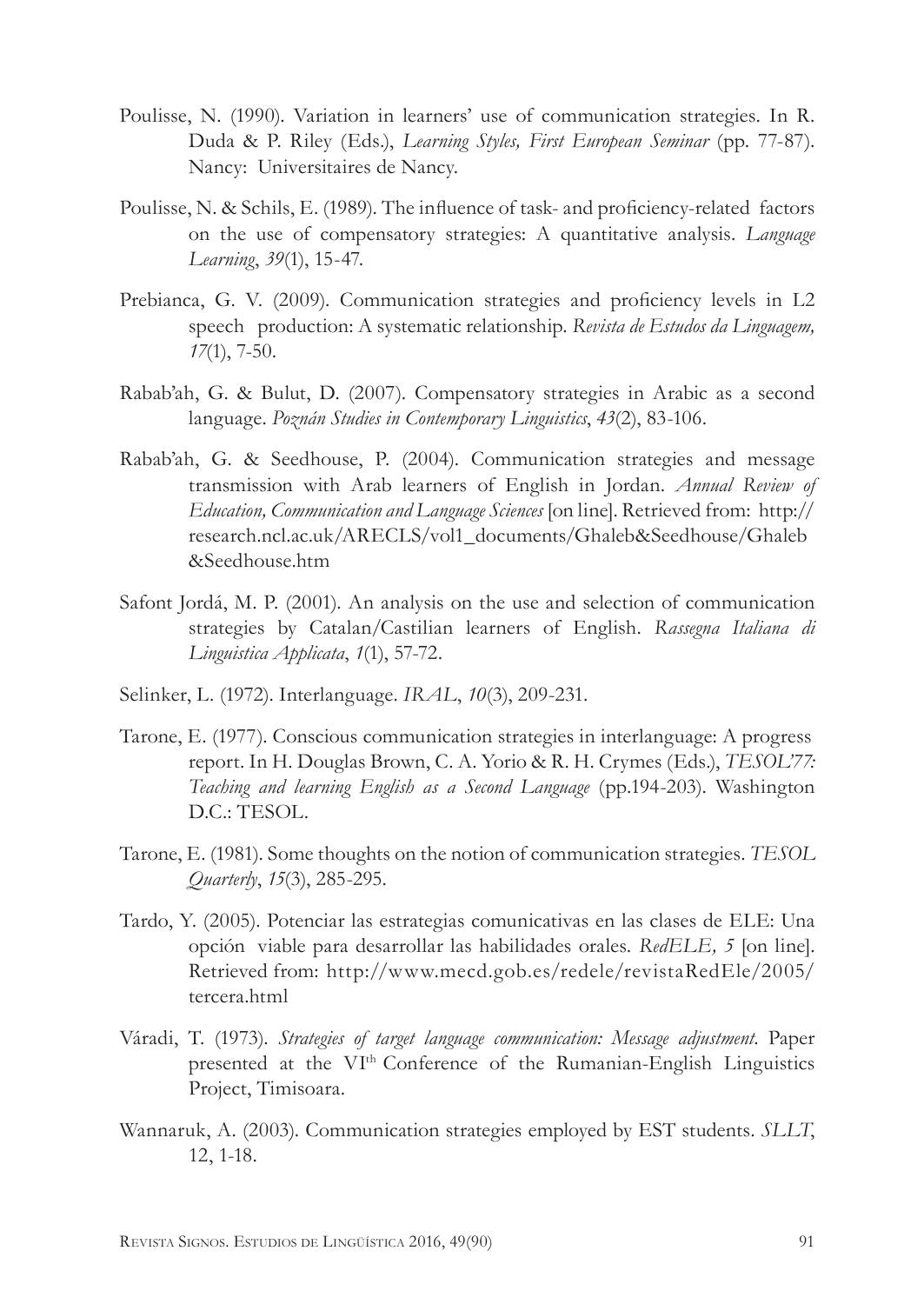- Williams, J., Inscoe, R. & Tasker, T. (1997). Communication strategies in an interactional context: the mutual achievement of comprehension. In G. Kasper & E. Kellerman (Eds.), *Communication Strategies, Psycholinguistic and Sociolinguistic Perspectives* (pp. 304-322). London & New York: Longman.
- Wongsawang, P. (2001). Culture-specific notions in L2 communication strategies. *Second Language Studies*, *19*(2) 111-135.
- Yang, D. & Gai, F. (2010). Chinese learners' communication strategies research : A case study at Shandong Jiaotong University. *Cross-Cultural Communication*, *6*(1), 56-81.

# **APPENDIX**

#### **Cuestionario sobre conocimiento lingüístico previo del idioma inglés**

Estimado alumno,

Por favor solicitamos contestar las siguientes preguntas encerrando en un círculo la opción que estime más adecuada en su caso. La información entregada será de mucha utilidad para este proyecto de investigación.

La información y todos los antecedentes recogidos serán de carácter estrictamente confidencial.

En caso de contestar **SÍ** a alguna de las preguntas, por favor indicar información en espacio siguiente.

Gracias,

Equipo de Investigación

- **1.** Nombre: ……………………………………………………………….
- **2.** ¿Qué año cursa de la Carrera de Traducción/Interpretación?

a) 1er año b) 2º año c) 3er año

- **3.** ¿Estudió en Colegio Bilingüe?
	- a) Sí b) No

Indicar: ……………………………………………………………..